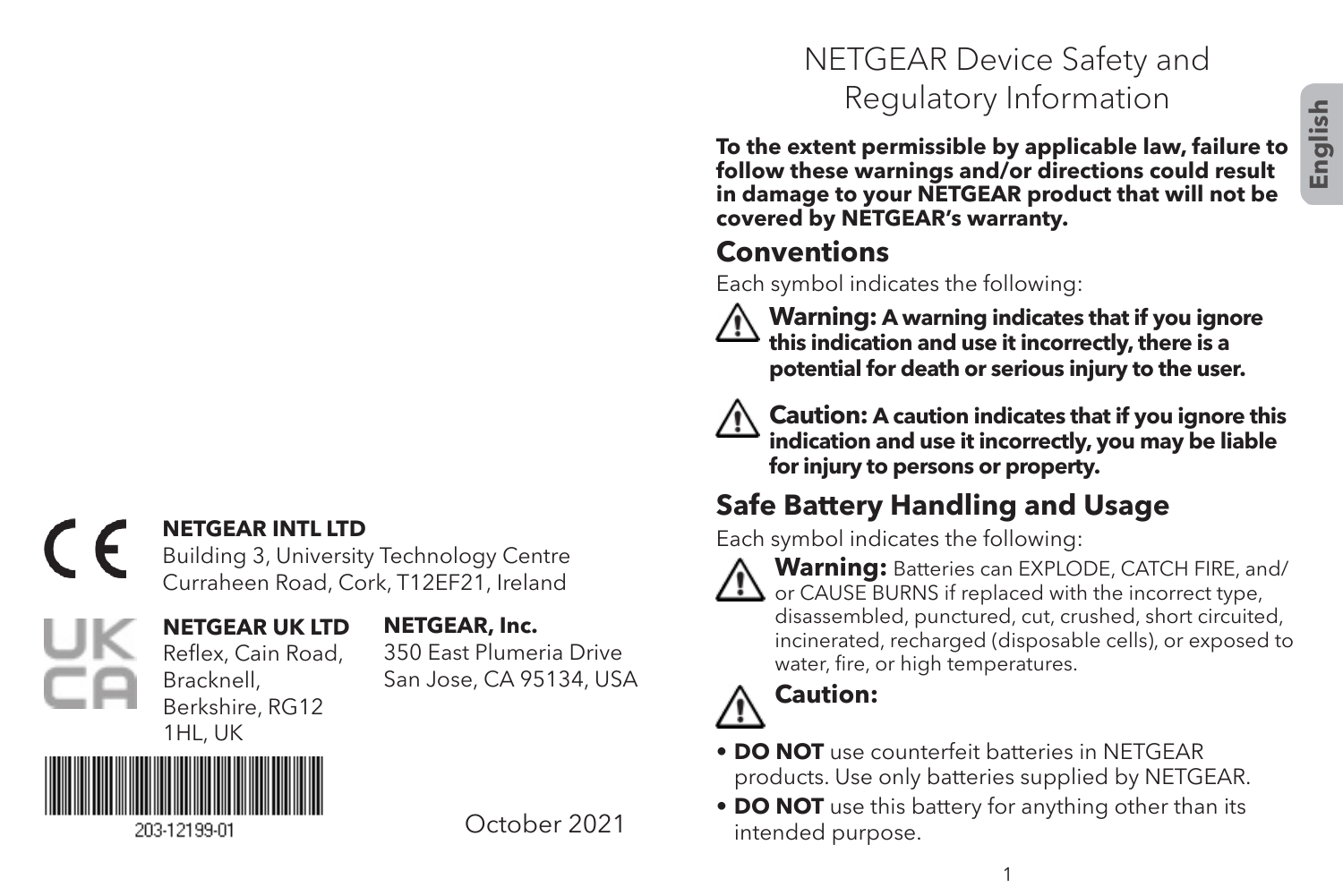- **ALWAYS** keep the battery away from children and animals.
- **DO NOT** use a battery if its case appears damaged, swollen, or compromised. Examples include, but are not limited to leakage, odors, dents, corrosion, rust, cracks, swelling, melting, or scratches.
- **DO NOT** disassemble, crush, puncture, shred, or otherwise tamper with your battery.
- **DO NOT** let battery be exposed to any liquid. Liquid can get into the battery's circuits and compromise its safety.
- **DO NOT** dry a wet or damp battery with an appliance or heat source, such as a hair dryer, oven or microwave oven.
- **DO NOT** place your device or battery near a heat source or in direct sunlight. High temperatures can cause the battery to swell, leak, or malfunction. Examples include, but are not limited to, on or near a heater, cooking surface, cooking appliance, iron, radiator, fireplace, or the interior of a vehicle or next to a window in direct sunlight.
- **DO NOT** charge battery in direct sun, or extreme temperatures. Charge battery in a room-temperature environment, which is generally between 68°F and 79° F (20°C and 26°C). Charging might be at a slower rate or temporarily disabled if the battery temperature exceeds this.
- **DO NOT** allow the battery to touch metal objects. If metal objects, such as jewelry or keys, stay in prolonged contact with the battery contact points, the battery might become very hot or catch on fire.
- **DO NOT** store the battery with hazardous or combustible material. Store in a cool, dry, ventilated area.
- **DO NOT** load the battery backwards. **MAKE SURE** the battery compartment is empty and free of any moisture or loose debris before inserting the battery.
- **Avoid** dropping the battery or the NETGEAR device. Dropping it, especially on a hard surface, might cause damage to the battery and the NETGEAR device. If you suspect damage to the battery or the NETGEAR device, replace it immediately.
- A battery subjected to extremely low air pressure that may result in an explosion or the leakage of flammable liquid or gas.
- NEVER leave your mobile hotspot plugged in to charge for longer than 24 hours. Allow battery to drain and recharge. Leaving your mobile hotspot plugged into a charger without allowing the battery to drain may affect performance of the battery and/or ruin the battery/ device.
- If a battery exhibits significantly shorter runtime compared to when it was new, it has reached the end of its reasonable lifetime, so we recommend replacing it.
- Follow local guidelines to dispose of used battery packs.
- Disposal of a battery into fire or a hot oven, or mechanically crushing or cutting of a battery, that can result in an explosion

See additional information on battery warnings at *www.netgear.com/about/regulatory*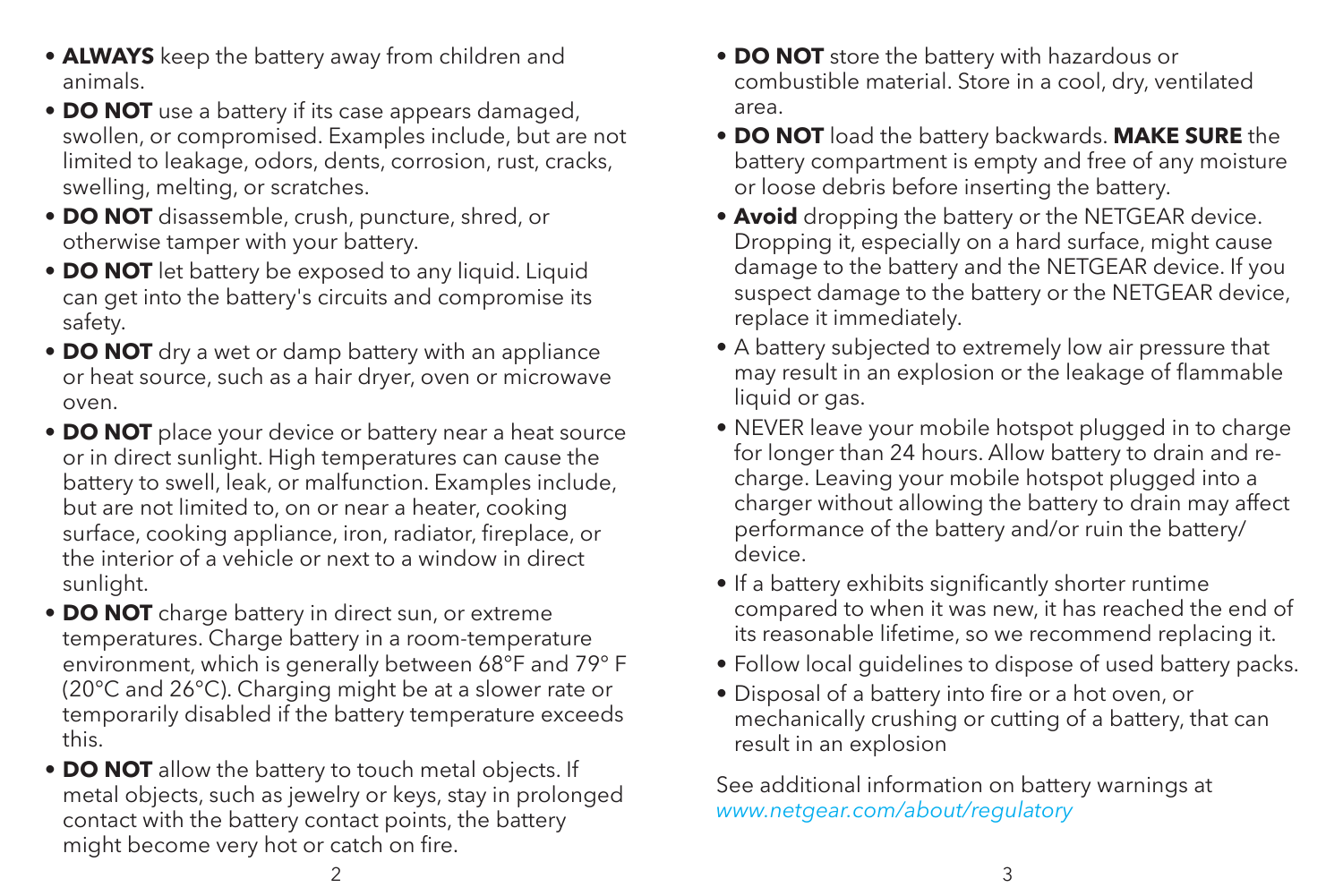#### **Safety Statements**



 **Caution:** The peripheral power cables may be equipped with three-prong plugs to help ensure proper grounding. Do not use adapter plugs or remove the grounding prong from a cable.



**Caution:** Choose only accessories approved for use with this model by the device manufacturer. The use of any other types of accessories may void the warranty may violate local regulations and laws, and may be dangerous. Please contact your retailer for information about the availability of approved accessories in your area.

## **Power Adapter Safety**

 **Warning:** Do not touch the power adapter with wet hands. Doing so may lead to short circuits, malfunctions, or electric shocks.



**Caution:** If the power cable is damaged (for example, the cord is exposed or broken), the plug loosens or if your power adapter has been exposed to water, other liquids, or excessive moisture, stop using it immediately. Continued use may lead to electric shocks, short circuits, or fire.



 **Caution:** Using an unapproved or incompatible power adapter, USB cable or battery may cause fire, explosion or other hazards.



**Caution:** The equipment should only be connected to a socket outlet that is near the equipment and easily accessible.

### **Device Safety**



 **Caution:** Radio Specific Absorption Ratio (SAR):  $\sum$  Ensure that a minimum separation distance of 10mm is maintained between the NETGEAR wireless device and the body of the user. Refer to Radio Exposure Information at: *www.netgear.com/about/regulatory*

#### **Compliance with 2014/53/EU Radio Equipment Directive (RED)**

• In accordance with Article 10(10) the symbol below indicates that this device has restrictions described below in the countries shown



device is restricted to indoor use only when operating in the frequency ranges: 5150 to 5350 MHz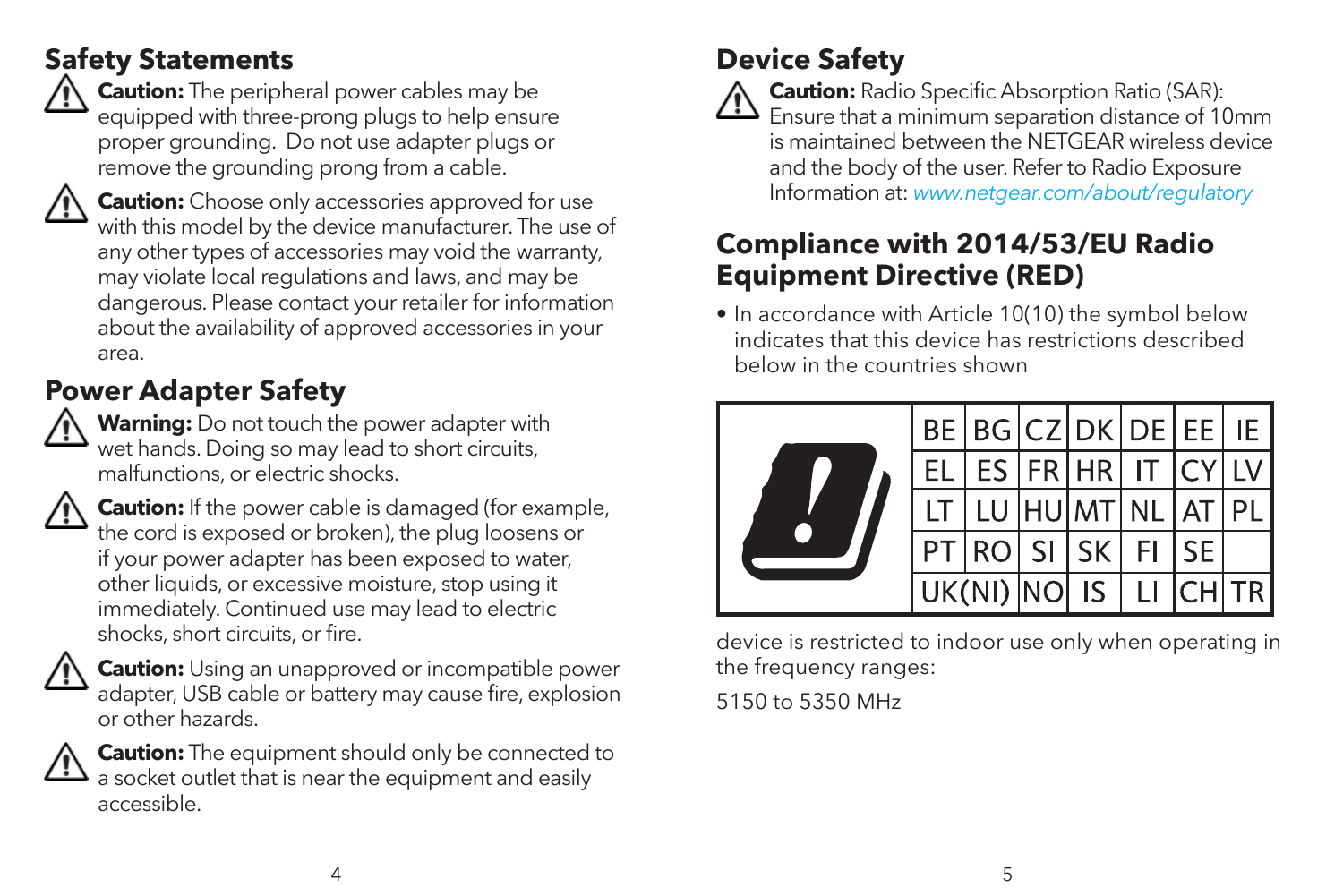#### **FCC Statements for products with 6 GHz**

The operation of 6 GHz devices is prohibited on oil platforms, cars, trains, boats, and aircraft, except that operation of this device is permitted in large aircraft while flying above 10,000 feet. Operation of transmitters in the 5.925-7.125 GHz band is prohibited for control of or communications with unmanned aircraft systems.



#### **Disposal of Waste Batteries and Electrical & Electronic Equipment**

This symbol on the product or its batteries or its packaging means that this product and any batteries it contains must not be disposed of

with your household waste. Instead, it is your responsibility to hand this over to an applicable collection point for the recycling of batteries and electrical and electronic equipment. This separate collection and recycling will help to conserve natural resources and prevent potential negative consequences for human health and the environment due to the possible presence of hazardous substances in batteries and electrical and electronic equipment, which could be caused by inappropriate disposal. Disposal regulations vary by region. Dispose of old batteries and equipment in compliance with your local regulations.

For more information about where to deliver your batteries and electrical and electronic waste, please contact your local city/municipality office, your household waste disposal service, the shop where you purchased this product, or alternatively you can go to the webpage *www.netgear.com/about/regulatory/weee-directive/* for the nearest collection point. For additional information on battery and device's environmental compliance contact *environment@netgear.com*.

#### **Software Update**

Software updates can be released by NETGEAR to fix bugs or enhance functions after the product has been released. Updated software versions released will not impact continued compliance with all applicable rules. Radio Frequency parameters are not accessible for the user, and cannot be changed by the user.

#### **Compliance**

For additional regulatory compliance and safety information, visit *www.netgear.com/about/regulatory*

For current EU Declaration of Conformity, visit *https://kb.netgear.com/11621/EU-Declarations-of-Conformity*

For current UK Declaration of Conformity, visit *https://kb.netgear.com/000062897/UKCA-Declarationsof-Conformity*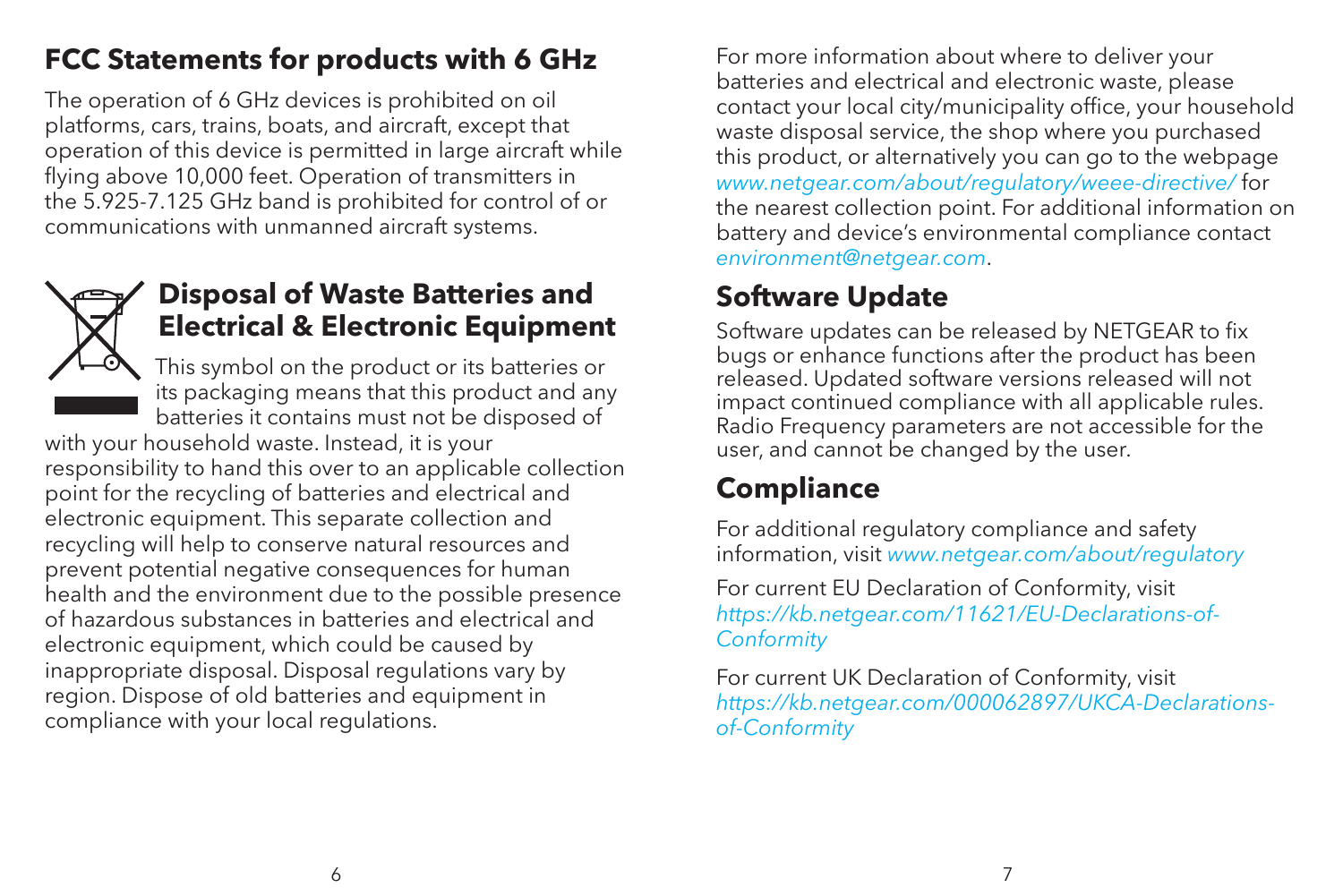#### NETGEAR Informationen zu Gerätesicherheit und gesetzlichen Vorschriften

**Soweit gesetzlich zulässig, kann das Nichtbefolgen dieser Warnhinweise und/oder Anweisungen Schäden an Ihrem NETGEAR Produkt verursachen, die nicht von der von NETGEAR gewährten Garantie abgedeckt sind.**

#### **Konventionen**

Die Symbole weisen auf Folgendes hin:



 **Warnung: Eine Warnung bedeutet, dass der Benutzer bei Nichtbeachtung dieses Hinweises und falscher Verwendung schwere oder tödliche Verletzungen riskiert.**

 **Achtung: Achtung bedeutet, dass Sie bei Nichtbeachtung dieses Hinweises für Personenoder Sachschäden haftbar gemacht werden können.**

#### **Sicherer Umgang mit und sichere Verwendung von Akkus und Batterien**

Die Symbole weisen auf Folgendes hin:



 **Warnung:** Akkus und Batterien können EXPLODIEREN, IN BRAND GERATEN und/oder VERBRENNUNGEN VERURSACHEN, wenn sie durch den falschen Typ ersetzt, zerlegt, durchstochen, zerschnitten, zerquetscht, kurzgeschlossen, verbrannt, wiederaufgeladen (im Fall von Einweg-Batterien) bzw. Wasser, Feuer oder hohen Temperaturen ausgesetzt werden.

# **Achtung:**

- VERWENDEN SIE **KEINE** gefälschten Akkus in NETGEAR-Produkten. Verwenden Sie nur von NETGEAR mitgelieferte Akkus.
- Verwenden Sie den Akku **AUSSCHLIESSLICH** für den vorgesehenen Zweck.
- Halten Sie den Akku **FERN** von Kindern und Tieren.
- Verwenden Sie **KEINE** Akkus, deren Hülle beschädigt, aufgebläht oder modifiziert zu sein scheint. Verwenden Sie keine Akkus, die auslaufen, riechen, aufgebläht oder geschmolzen sind oder Dellen, Rost, Risse oder Kratzer aufweisen.
- Der Akku darf **NICHT** zerlegt, zerquetscht, durchstochen, zerschreddert oder anderweitig manipuliert werden.
- Der Akku darf **KEINEN** Flüssigkeiten ausgesetzt werden. Flüssigkeiten können in die Stromkreise des Akkus gelangen und so die Sicherheit beeinträchtigen.
- Ein nasser oder feuchter Akku darf **NICHT** mit einem Gerät oder einer Wärmequelle (z. B. Haarfön, Ofen, Mikrowelle) getrocknet werden.
- Das Gerät oder der Akku dürfen **NICHT** in die Nähe einer Wärmequelle oder ins direkte Sonnenlicht gelegt werden. Hohe Temperaturen können dazu führen, dass der Akku anschwillt, ausläuft oder eine Fehlfunktion aufweist. Beispiele hierfür sind unter anderem: auf oder nahe eines Heizkörpers, einer Kochstelle, eines Küchengeräts, eines Bügeleisens, einer Feuerstelle oder im Inneren eines Fahrzeugs oder neben einem Fenster im direkten Sonnenlicht.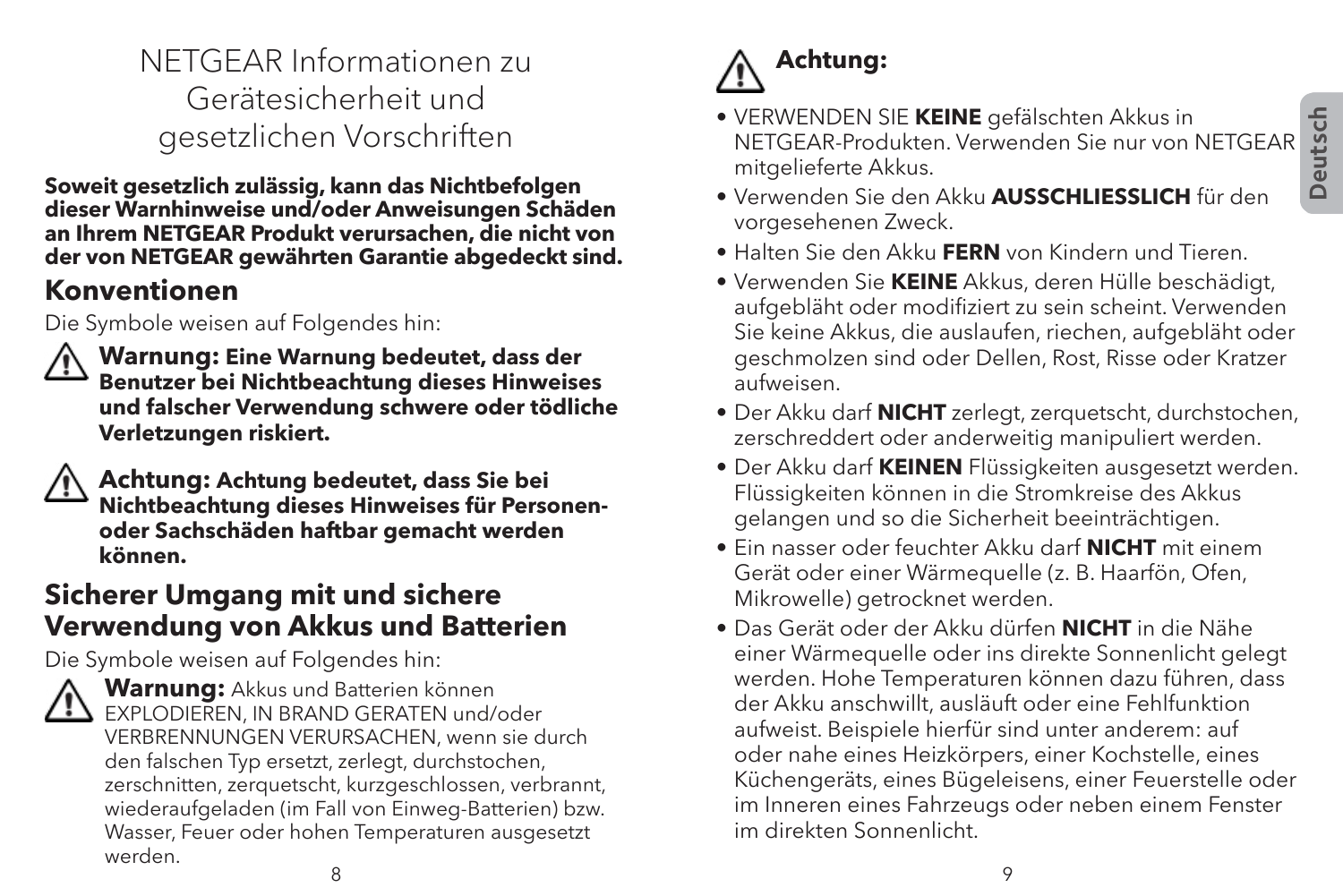- Der Akku darf **NICHT** im direkten Sonnenlicht oder bei extremen Temperaturen aufgeladen werden. Der Akku muss bei Raumtemperatur aufgeladen werden. Diese liegt für gewöhnlich zwischen 20 °C und 26 °C (68 °F–79 °F). Das Aufladen verläuft möglicherweise langsamer oder wird vorübergehend verhindert, wenn die Akkutemperatur über diesen Werten liegt.
- Der Akku darf **KEINE** Metallgegenstände berühren. Falls Metallgegenstände wie Schmuck oder Schlüssel für längere Zeit die Akkukontakteberühren, könnte der Akku sehr heiß werden oder Feuer fangen.
- Der Akku darf **NICHT** zusammen mit Gefahr- oder Brennstoffen gelagert werden. Bewahren Sie den Akku in einer kühlen, trockenen und gut belüfteten Umgebung auf.
- Der Akku darf beim Laden **NICHT** falsch eingelegt werden. **VERGEWISSERN SIE SICH**, dass das Akkufach leer, trocken und frei von Schmutzablagerungen ist, bevor Sie den Akku einlegen.
- Achten sie darauf, dass der Akku oder das NETGEAR Gerät **NICHT** herunterfällt. Wenn diese auf eine harte Oberfläche fallen, kann der Akku oder das Gerät beschädigt werden. Ersetzen Sie den Akku oder das NETGEAR Gerät, wenn Sie vermuten, dass diese beschädigt sind.
- Ein Akku, der einem niedrigen Luftdruck ausgesetzt ist, könnte explodieren, oder es könnten brennbare Flüssigkeiten oder Gase austreten.
- Lassen Sie Ihren mobilen Hotspot NIE länger als 24 Stunden am Stromnetz angeschlossen, um ihn aufzuladen. Lassen Sie den Akku leer werden und laden Sie ihn wieder auf. Wenn Sie Ihren mobilen Hotspot an ein Ladegerät angeschlossen lassen, ohne dass der Akku entladen wird, kann dies die Leistung des Akkus beeinträchtigen bzw. den Akku/das Gerät beschädigen.
- Wenn ein Akku eine deutlich kürzere Laufzeit aufweist als zum Kaufzeitpunkt, hat er das Ende seiner angemessenen Lebensdauer erreicht. Daher empfehlen wir, diesen auszutauschen.
- Befolgen Sie die örtlichen Vorschriften zur Entsorgung verbrauchter Batterien.
- Das Entsorgen eines Akkus im Feuer oder einem heißen Ofen oder ein mechanisches Zerquetschen oder Zerschneiden eines Akkus kann zu einer Explosion führen.

Weitere Informationen zu Akkuwarnungen finden Sie unter: *www.netgear.com/about/regulatory*

#### **Sicherheitshinweise**

 **Achtung:** Laststromkabel sind mit dreipoligen Steckern ausgestattet, um eine ordnungsgemäße Erdung sicherzustellen. Verwenden Sie keine Adapterstecker und entfernen Sie nicht den Erdungsstift von einem Kabel.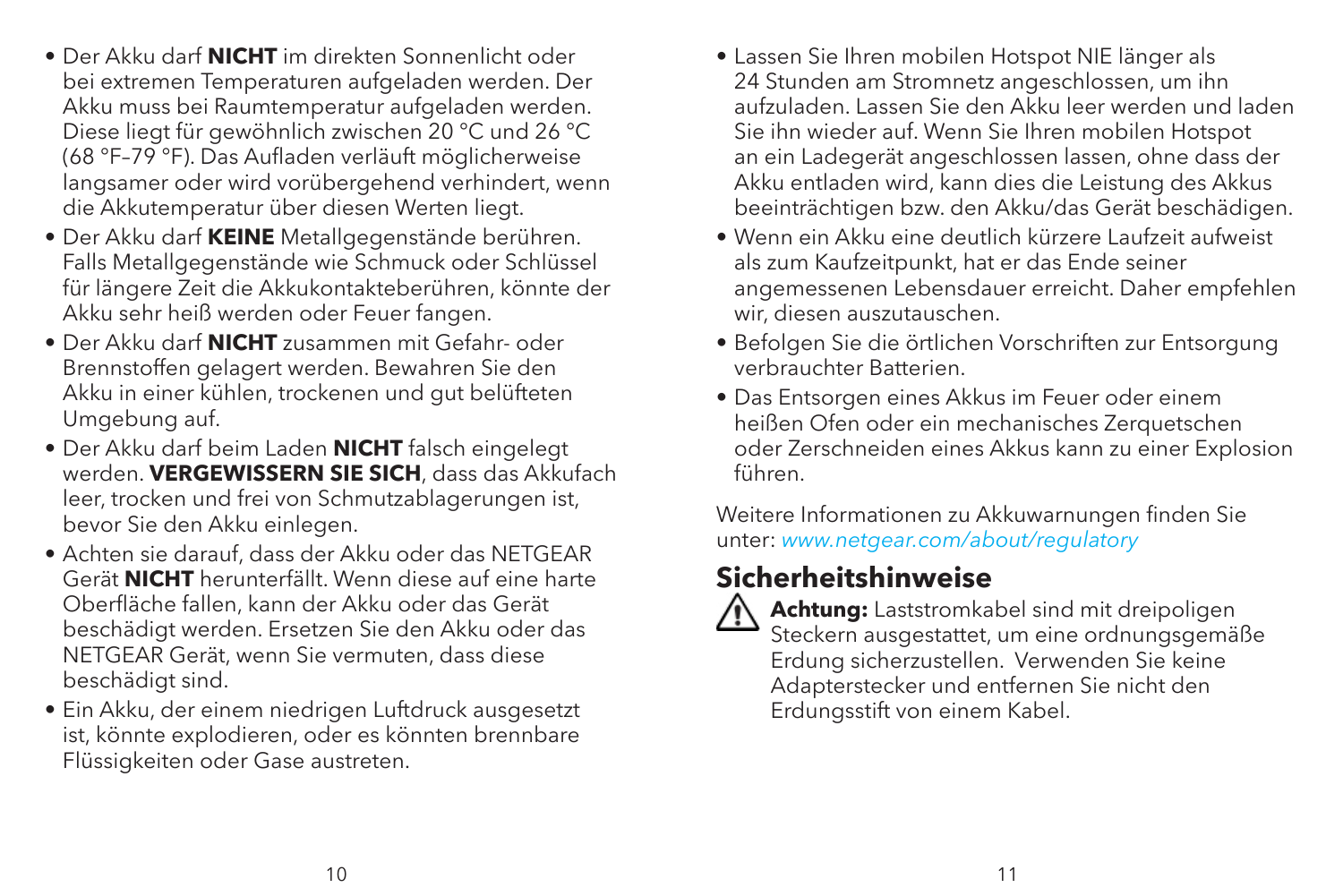**Achtung:** Wählen Sie nur Zubehör, das vom Gerätehersteller für die Verwendung mit diesem Modell zugelassen ist. Durch die Verwendung von anderem Zubehör kann die Garantie erlöschen, gegen örtliche Vorschriften und Gesetze verstoßen werden und eine Gefahr darstellen. Wenden Sie sich für Informationen zur Verfügbarkeit von zugelassenem Zubehör in Ihrer Region an Ihren Händler.

#### **Netzteilsicherheit**



 **Warnung:** Fassen Sie das Netzteil nicht mit nassen Händen an. Dies kann Kurzschlüsse, Fehlfunktionen oder Stromschläge verursachen.



 **Achtung:** Verwenden Sie das Netzkabel nicht weiter, wenn es beschädigt ist (z. B. wenn das Kabel freiliegt oder Kabelbruch vorliegt), der Stecker locker ist oder das Netzteil mit Wasser, anderen Flüssigkeiten oder übermäßiger Feuchtigkeit in Kontakt gekommen ist. Jede weitere Verwendung kann zu Stromschlägen, Kurzschlüssen oder Bränden führen.



 **Achtung:** Die Verwendung von nicht zugelassenen oder inkompatiblen Netzteilen, USB-Kabeln oder Batterien kann Brände, Explosionen oder andere Gefahren verursachen.



 **Achtung:** Das Zubehör sollte nur an eine Steckdose angeschlossen werden, die sich in der Nähe des Geräts befindet und leicht zugänglich ist.

#### **Gerätesicherheit**



 **Achtung:** Funkspezifisches Absorptionsverhältnis  $\sum$  (SAR): Es muss ein Mindestabstand von 10 mm zwischen dem kabellosen NETGEAR Gerät und dem Benutzer eingehalten werden. Informationen zur Funkwellenexposition finden Sie unter: *www.netgear.com/about/regulatory*

#### **Einhaltung der Funkanlagenrichtlinie 2014/53/EU**

• Gemäß Artikel 10(10) weist das Symbol unten darauf hin, dass für dieses Gerät in den unten aufgeführten Ländern Einschränkungen gelten.



Wird das Gerät in den folgenden Frequenzbereichen betrieben, darf es nur in Innenräumen eingesetzt werden: 5150 bis 5350 MHz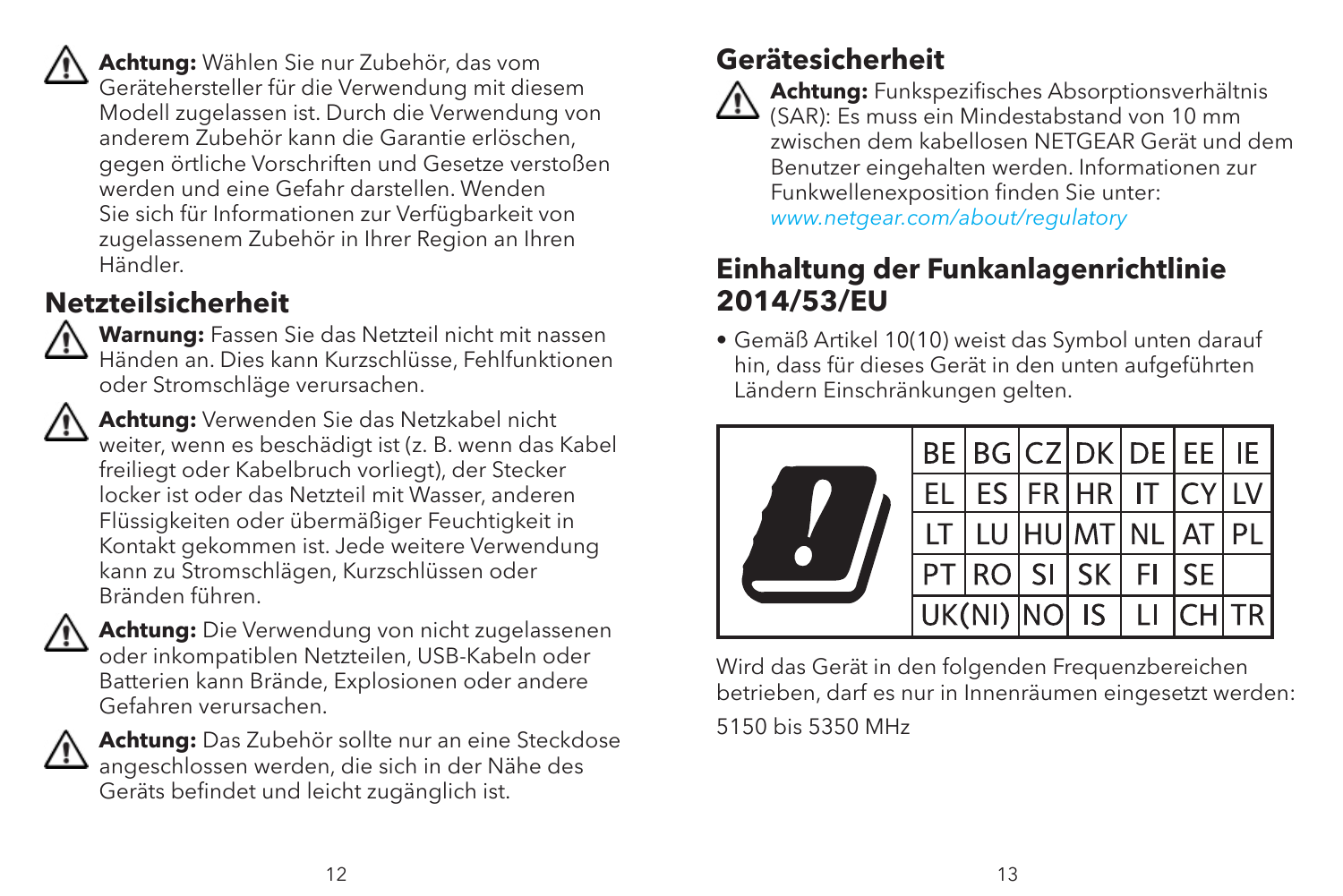#### **FCC-Erklärung für Produkte mit 6 GHz**

Der Betrieb von 6-GHz-Geräten auf Ölplattformen sowie in Autos, Zügen, Booten und Flugzeugen ist verboten. Davon ausgenommen ist der Betrieb dieses Geräts in großen Flugzeugen mit einer Flughöhe von über 3.000 Metern. Es ist nicht gestattet, Sender im Frequenzbereich 5,925–7,125 GHz zur Steuerung oder Kommunikation mit unbemannten Flugzeugsystemen zu verwenden.

#### **Entsorgung von Altbatterien sowie Elektro- und Elektronik-Altgeräten**



Dieses Symbol auf dem Produkt, dessen Batterien oder der Verpackung bedeutet, dass das Produkt und dessen Batterien nicht im Hausmüll entsorgt werden dürfen. Es liegt stattdessen in Ihrer Verantwortung, diese über eine geeignete Annahmestelle für die

Wiederverwertung von Batterien und Elektro- sowie Elektronikgeräten zu entsorgen. Die getrennte Sammlung und Wiederverwertung trägt zur Erhaltung der natürlichen Ressourcen bei und vermeidet mögliche, durch eine unsachgemäße Entsorgung verursachte negative Auswirkungen auf Gesundheit und Umwelt durch eventuell vorhandene umweltschädliche Substanzen in Batterien und Elektro- sowie Elektronikgeräten. Die Abfallbeseitigungsvorschriften unterscheiden sich je nach Region. Entsorgen Sie Altbatterien und Altgeräte unter Einhaltung der Vorschriften vor Ort.

Wenden Sie sich für weitere Informationen über die geeignete Annahmestelle für Altbatterien und Elektrosowie Elektronikaltgeräte vor Ort an Ihre Gemeinde- oder Stadtverwaltung, Ihren Müllentsorgungsbetrieb oder das Geschäft, in dem Sie dieses Produkt erworben haben. Alternativ können Sie sich auf der Website *www.netgear.com/about/regulatory/weee-directive/* über die nächstgelegene Annahmestelle informieren. Wenden Sie sich für weitere Informationen zur Umweltverträglichkeit der Batterien und der Geräte bitte an *environment@netgear.com*.

#### **Software-Update**

NETGEAR kann nach der Produkteinführung Software-Updates zur Fehlerbehebung und Funktionserweiterung veröffentlichen. Aktualisierte und veröffentlichte Softwareversionen haben keinen Einfluss auf die ständige Einhaltung aller gültigen Regelungen. Die Parameter der Funkfrequenz sind dem Benutzer nicht zugänglich und können nicht von ihm geändert werden.

#### **Vorschrifteneinhaltung**

Zusätzliche Informationen zur Einhaltung gesetzlicher Vorschriften und Sicherheit finden Sie unter *www.netgear.com/about/regulatory*.

Die aktuelle EU-Konformitätserklärung finden Sie unter: *https://kb.netgear.com/11621/EU-Declarations-of-Conformity*.

Die aktuelle UK-Konformitätserklärung finden Sie unter: *https://kb.netgear.com/000062897/UKCA-Declarationsof-Conformity*.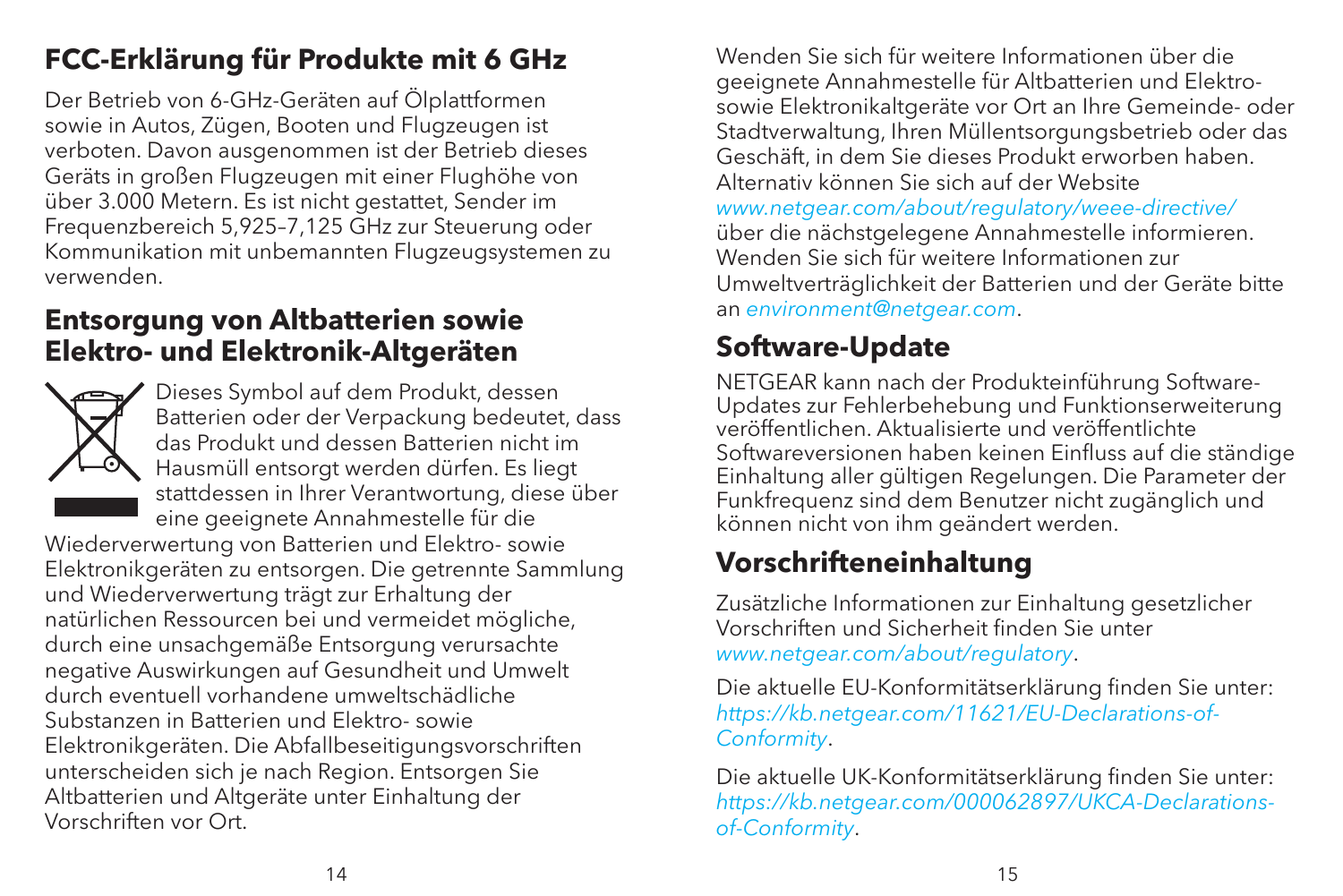#### Información reglamentaria y de seguridad del dispositivo NETGEAR

**En la medida en que la ley aplicable lo permita, la omisión de estas advertencias e indicaciones podría provocar daños en su producto NETGEAR que no estarán cubiertos por la garantía de NETGEAR.**

#### **Convenciones**

Cada símbolo indica lo siguiente:



 **Advertencia: una advertencia indica que, si ignora esta indicación y la utiliza incorrectamente, existe la posibilidad de provocar la muerte o lesiones graves al usuario.**



 **Precaución: Precaución significa que, si ignora esta indicación y la utiliza incorrectamente, podría provocar lesiones o daños materiales.**

#### **Seguridad de uso y manipulación de baterías**

Cada símbolo indica lo siguiente:



 **Advertencia:** Las baterías pueden EXPLOTAR, PROVOCAR INCENDIOS o QUEMADURAS si se sustituyen por el tipo incorrecto, se desmontan, perforan, cortan, aplastan, cortocircuitan, incineran, recargan (desechables) o entran en contacto con agua, fuego o se someten a temperaturas elevadas.

# **Precaución:**

- **NO** utilice pilas falsificadas en productos NETGEAR. Utilice únicamente las baterías suministradas por **NETGEAR**
- **NO** utilice esta batería con ningún otro fin que el previsto originalmente.
- Mantenga **SIEMPRE** la batería fuera del alcance de niños y animales.
- **NO** utilice una batería si el exterior parece dañado, hinchado o en mal estado. Por ejemplo, si presenta fugas, abolladuras, corrosión, oxidación, grietas, hinchazón, zonas derretidas o arañazos, así como si desprende olores, entre otros desperfectos.
- **NO** desmonte, aplaste, perfore, destruya ni altere de ningún otro modo la batería.
- **NO** deje que la batería quede expuesta a líquidos. El líquido puede entrar en los circuitos de la batería y hacerla insegura para el uso.
- **NO** seque una batería mojada o húmeda con un aparato o fuente de calor, como un secador de pelo o un horno convencional o microondas.
- **NO** coloque el dispositivo ni la batería cerca de una fuente de calor o bajo la luz directa del sol. Las altas temperaturas pueden provocar que la batería se hinche, presente fugas o no funcione correctamente. Los ejemplos incluyen, aunque sin limitarse a, sobre o cerca de un calentador, una superficie de cocción, un aparato de cocina, una plancha, un radiador, chimenea, o el interior de un vehículo o junto a una ventana con luz solar directa.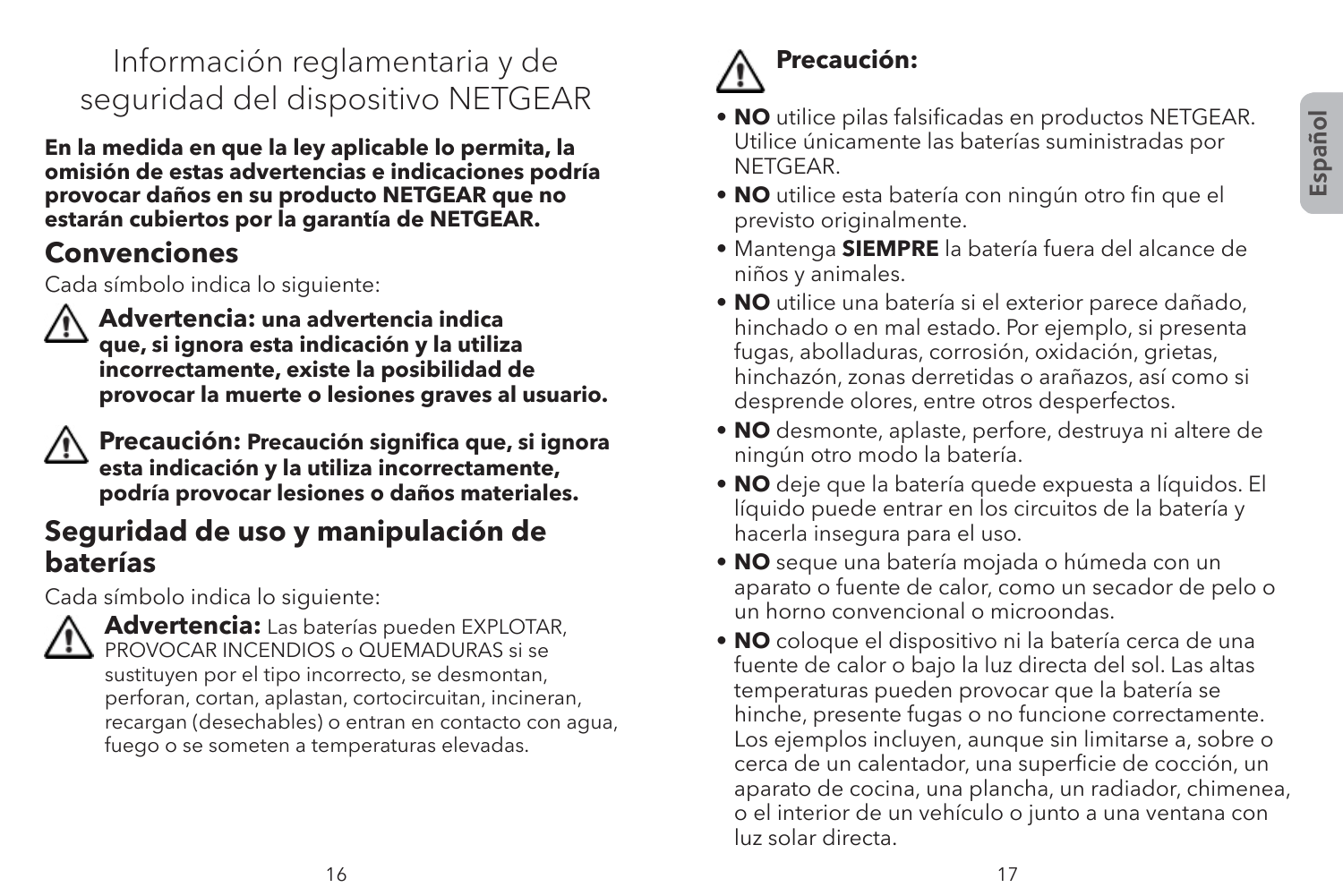- **NO** cargue la batería bajo la luz directa del sol ni a temperaturas extremas. Cargue la batería en un entorno a temperatura ambiente (normalmente, entre 20 °C y 26 °C [68 °F y 79 °F]). Es posible que la carga sea más lenta o se desactive temporalmente si la temperatura de la batería es superior a la indicada.
- **NO** permita que la batería entre en contacto con objetos metálicos. Si objetos metálicos, como joyas o llaves, permanecen en contacto prolongado con los puntos de contacto de la batería, esta podría calentarse mucho o incendiarse.
- **NO** almacene las baterías con materiales peligrosos o combustibles. Guarde las baterías de repuesto en un área fresca, seca y bien ventilada.
- **NO** introduzca las baterías al revés. **ASEGÚRESE** de que el compartimento de las baterías está vacío y no presenta humedad ni restos de suciedad antes de introducirlas.
- **Tenga cuidado** de que no se caigan las baterías ni el dispositivo NETGEAR. Las caídas, especialmente sobre una superficie dura, pueden causar daños en las baterías y el dispositivo NETGEAR. Si sospecha que las baterías o el dispositivo NETGEAR han sufrido daños, sustitúyalos de inmediato.
- Una batería sometida a una presión de aire extremadamente baja puede provocar una explosión o la fuga de líquido o gas inflamable.
- NUNCA deje el dispositivo hotspot móvil conectado para carga durante más de 24 horas. Deje que la batería se descargue y vuelva a cargarla. Si deja el dispositivo hotspot móvil conectado a un cargador sin dejar que la batería se descargue, puede afectar al rendimiento de la batería o estropear la batería o el dispositivo.
- Si una batería presenta un tiempo de funcionamiento significativamente más corto que cuando era nueva, ha llegado al final de su vida útil razonable, por lo que le recomendamos que la sustituya.
- Siga las disposiciones locales para desechar las baterías usadas.
- Arrojar una batería al fuego o a un horno caliente, o aplastarla o cortarla por medios mecánicos, puede provocar una explosión

Puede consultar información adicional y advertencias sobre baterías en *www.netgear.com/about/regulatory*

#### **Declaraciones de seguridad**



 **Precaución:** Los cables de alimentación periféricos podrían estar equipados con enchufes de tres clavijas para garantizar una conexión a tierra adecuada. No utilice enchufes adaptadores ni retire la clavija de conexión a tierra de un cable.



 **Precaución:** Elija solo accesorios aprobados por el fabricante del dispositivo para su utilización con este modelo. El uso de otro tipo de accesorios podría anular la garantía e infringir las normativas y leyes locales, además de resultar peligroso. Póngase en contacto con su distribuidor para obtener más información sobre la disponibilidad de accesorios aprobados en su región.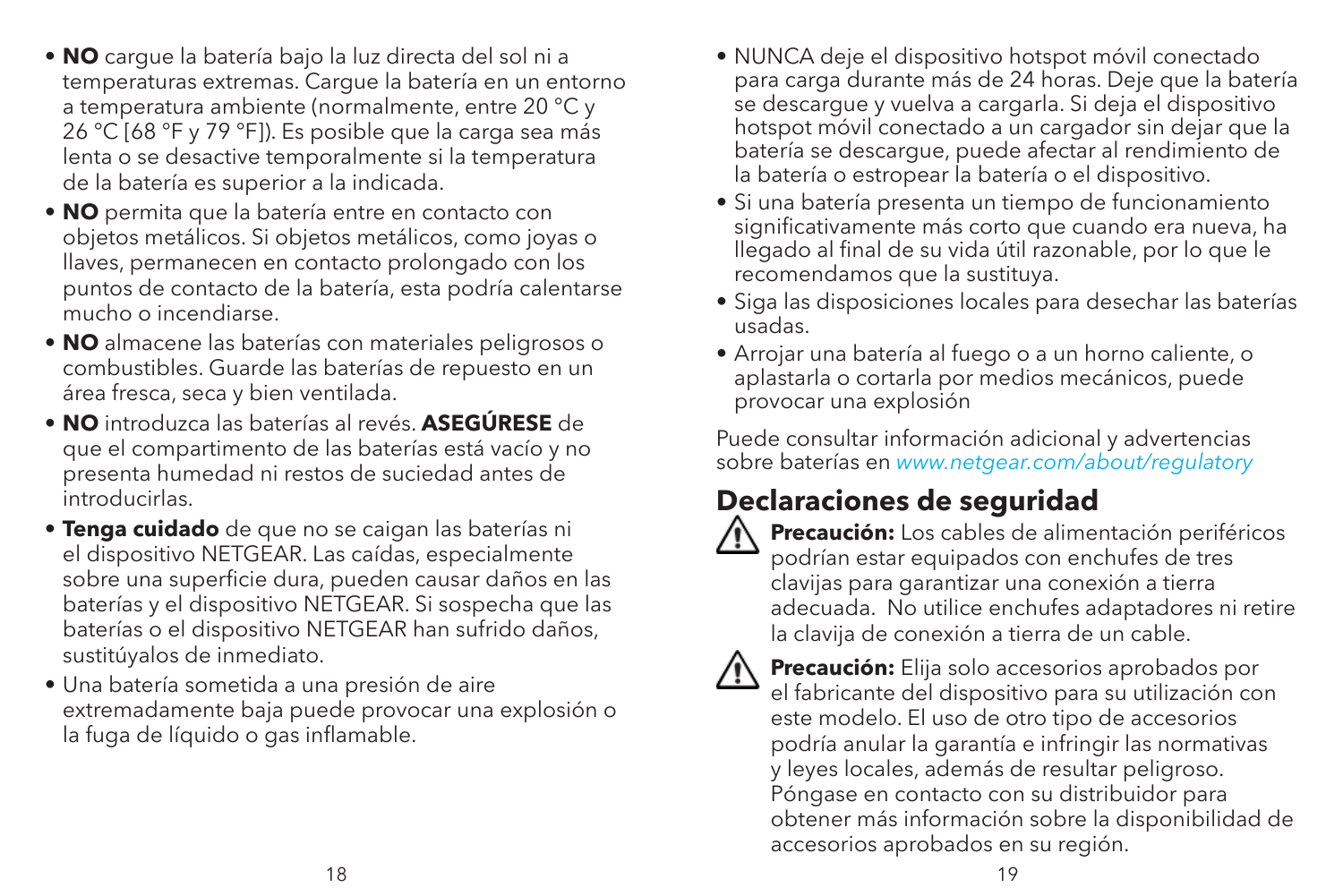#### **Seguridad del adaptador de alimentación**



 **Advertencia:** No toque el adaptador de alimentación con las manos mojadas. Si lo hace, podría provocar cortocircuitos, un mal funcionamiento o descargas eléctricas.



 **Precaución:** Si el cable de alimentación está dañado (por ejemplo, si los hilos están expuestos o rotos), el enchufe está flojo o el adaptador de alimentación ha entrado en contacto con agua, otros líquidos o humedad excesiva, deje de usarlo de inmediato. El uso continuado en estas condiciones podría provocar descargas eléctricas, cortocircuitos o un incendio.



 **Precaución:** El uso de un adaptador de alimentación, cable USB o batería no aprobados o incompatibles, podría provocar un incendio, una explosión u otros peligros.



 **Precaución:** El equipo solo debe conectarse a una  $\frac{11}{21}$  toma de corriente que esté cerca del equipo y debe poder accederse a ella con facilidad.

### **Seguridad del dispositivo**



 **Precaución:** Tasa de absorción específica (SAR) de ristantes.<br>Tipos de que existe una separación de al menos 10 mm entre el dispositivo inalámbrico NETGEAR y el cuerpo del usuario. Consulte la información sobre exposición a radio en: *www.netgear.com/about/regulatory*

#### **Conformidad con la directiva de equipos de radio (RED) 2014/53/UE**

• De conformidad con el apartado 10 del artículo 10, el símbolo que aparece a continuación indica que este dispositivo tiene las restricciones que se describen a continuación en los países que se muestran



el dispositivo está restringido a uso en interiores únicamente cuando opera en los rangos de frecuencia: 5150 a 5350 MHz

#### **Declaraciones de la FCC para los productos con 6 GHz**

El funcionamiento de dispositivos de 6 GHz está prohibido en plataformas petrolíferas, coches, trenes, barcos y aeronaves, excepto que el funcionamiento de este dispositivo esté permitido en aviones grandes volando por encima de los 3000 metros. El funcionamiento de transmisores en la banda de 5,925-7,125 GHz está prohibido para el control o las comunicaciones con sistemas de aeronaves no tripuladas.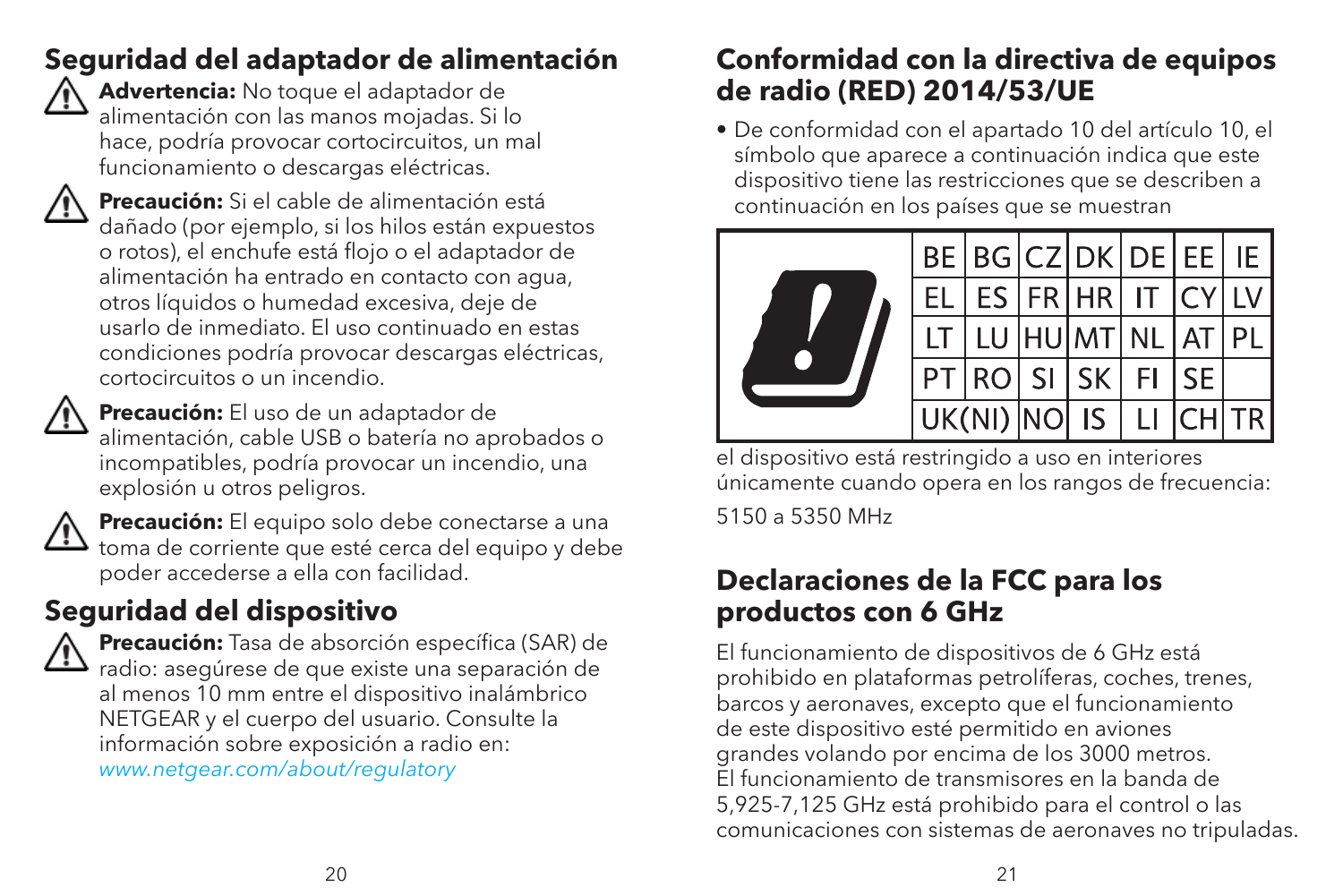#### **Eliminación de baterías usadas y equipos eléctricos y electrónicos**



Este símbolo en el producto, las baterías o el embalaje indica que ni el producto ni las baterías que contenga deben desecharse con los residuos domésticos. En lugar de eso, es su responsabilidad llevarlo a un punto de recogida para el reciclado de baterías y

equipos eléctricos y electrónicos. Esta recogida independiente y el reciclado ayudan a conservar los recursos naturales y evitar posibles consecuencias negativas para la salud humana y el medio ambiente, debido a la presencia potencial de sustancias peligrosas en las baterías y equipos eléctricos y electrónicos, derivada de una eliminación inadecuada. Las normativas de eliminación de residuos varían según la región. Deseche las baterías antiguas y el equipo como se indique en la normativa local.

Si desea obtener más información sobre dónde tirar la batería y los residuos eléctricos y electrónicos, póngase en contacto con su ayuntamiento/oficina municipal, el servicio de recogida de desechos domésticos, el establecimiento donde adquirió el producto. También puede consultar el sitio web

*www.netgear.com/about/regulatory/weee-directive/* para encontrar el punto de recogida más cercano. Si desea obtener información adicional sobre el cumplimiento de las normativas en materia de protección del medioambiente para las pilas y el dispositivo, escríbanos a *environment@netgear.com*.

#### **Actualización de software**

NETGEAR puede publicar actualizaciones de software para corregir errores o mejorar funciones una vez lanzado el producto. Las versiones actualizadas del software que se publiquen no tendrán ningún efecto negativo sobre el cumplimiento continuado de todas las normas aplicables. El usuario no puede acceder a los parámetros de frecuencia de radio ni modificarlos.

#### **Cumplimiento normativo**

Si desea obtener información adicional sobre el cumplimiento de normativas, visite *www.netgear.com/about/regulatory*

Para consultar la declaración de conformidad actual de la UE, visite *https://kb.netgear.com/11621/EU-Declarationsof-Conformity*

Para consultar la declaración de conformidad actual de la UE, visite: *https://kb.netgear.com/000062897/UKCA-Declarations-of-Conformity*.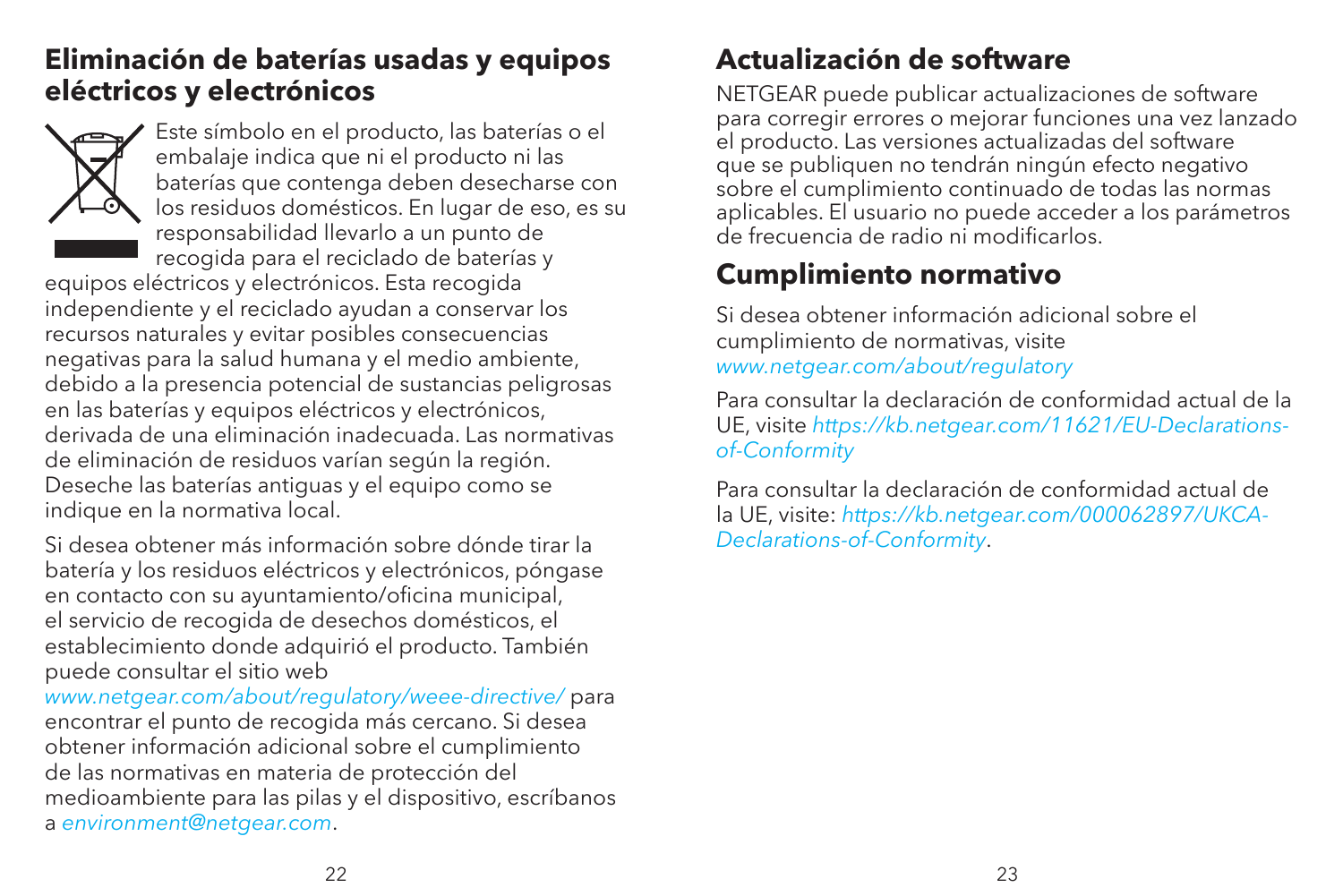#### Consignes de sécurité et informations réglementaires de l'appareil NETGEAR

**Dans la mesure permise par les lois en vigueur, le non-respect de ces avertissements ou de ces recommandations peut endommager votre produit NETGEAR dans des conditions non couvertes par la garantie NETGEAR.**

#### **Conventions**

Chaque symbole a la signification suivante :



 **Avertissement : un avertissement indique que si vous ignorez cette indication ou en cas d'utilisation incorrecte, l'utilisateur court le risque de subir des blessures graves, voire mortelles.**

 **Attention : la mention « Attention » indique que si vous ignorez cette indication ou en cas d'utilisation incorrecte, vous pourriez être responsable de blessures corporelles ou de dommages matériels.**

#### **Comment bien utiliser et manipuler les piles**

Chaque symbole a la signification suivante :



 **Avertissement :** Les batteries peuvent EXPLOSER,  $\mathbf{B}$  PRENDRE FEU ou PROVOQUER DES BRULURES si vous les remplacez par un type erroné, essayez de les démonter, de les percer, de les couper, de les presser, de les court-circuiter, de les incinérer, de les recharger (pour les piles non rechargeables) ou si vous les exposez à l'eau, au feu ou à des températures élevées.

# **Attention :**

- **N'UTILISEZ PAS** de batteries contrefaites dans des produits NETGEAR. Utilisez uniquement des batteries fournies par NETGEAR.
- **N'UTILISEZ PAS** cette batterie à d'autres fins que son utilisation prévue.
- **GARDEZ TOUJOURS** la batterie hors de portée des enfants et des animaux.
- **N'UTILISEZ PAS** une batterie si son boîtier semble endommagé, boursouflé ou fragilisé. Il peut présenter, par exemple, mais sans s'y limiter, des fuites, des odeurs, des enfoncements, des fissures, des traces de corrosion, des traces de rouille, des boursouflures, des traces de fusion ou des rayures.
- **VEUILLEZ NE PAS** démonter, écraser, perforer, déchiqueter ou modifier votre batterie de quelque facon que ce soit.
- **N'EXPOSEZ PAS** la batterie à un liquide. Les liquides peuvent s'infiltrer dans les circuits de la batterie et compromettre sa sécurité.
- **NE SECHEZ PAS** une batterie mouillée ou humide avec un appareil ménager ou une source de chaleur, comme un sèche-cheveux, un four ou un four à micro-ondes.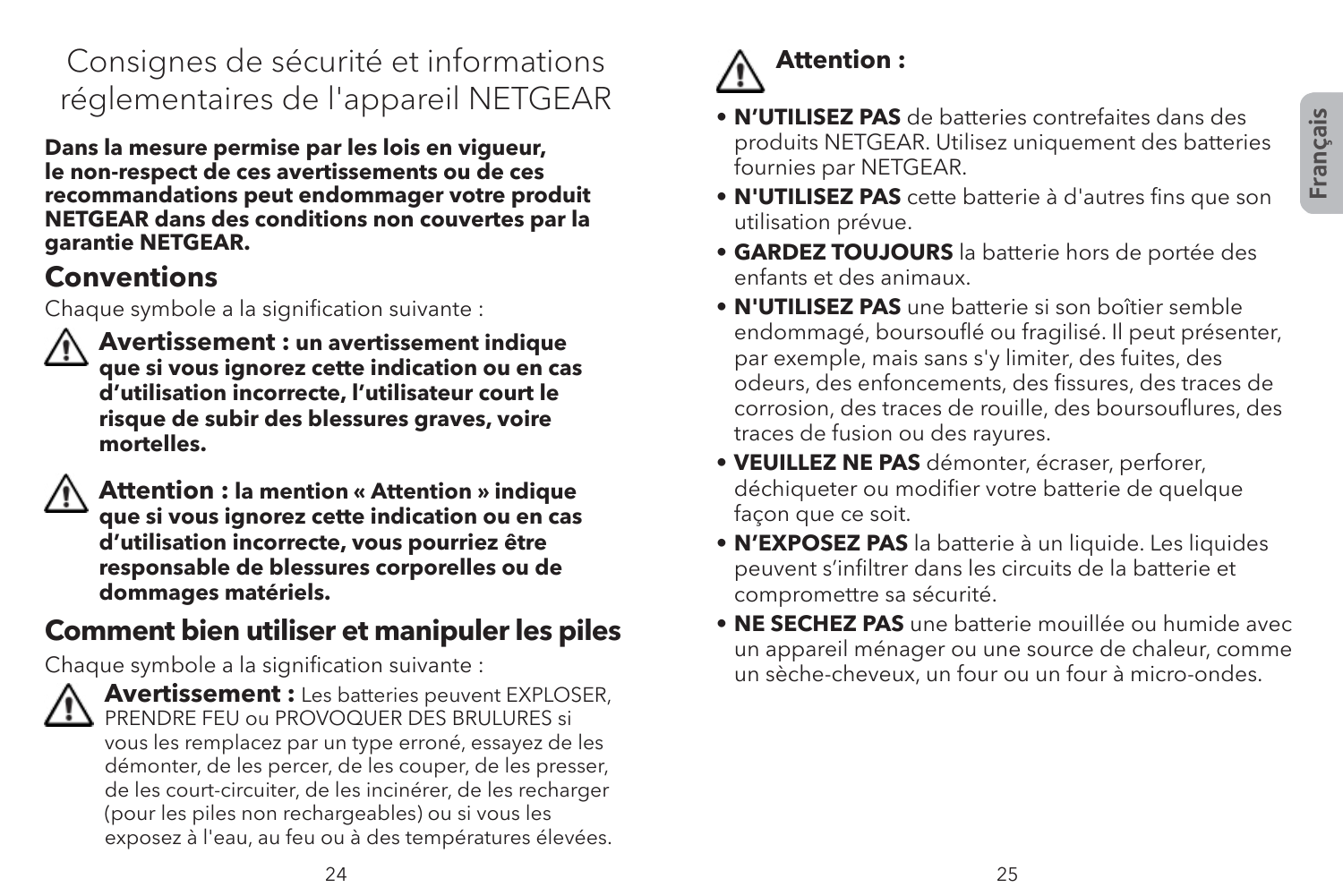- **NE PLACEZ PAS** votre appareil ou batterie à proximité d'une source de chaleur ou à la lumière directe du soleil. Des températures élevées peuvent entraîner une dégradation, une fuite ou un mauvais fonctionnement de la batterie. Par exemple, mais sans s'y limiter, sur ou à proximité d'un chauffage, d'une surface de cuisson, d'un appareil de cuisson, d'un fer à repasser, d'un radiateur, d'un feu ouvert ou de l'intérieur d'un véhicule ou à proximité d'une fenêtre à la lumière directe du soleil.
- **NE CHARGEZ PAS** la batterie à la lumière directe du soleil ou à des températures extrêmes. Chargez la batterie dans un environnement à température ambiante, généralement compris entre 20°C et 26°C. La recharge peut s'effectuer plus lentement ou être momentanément désactivée si la température de la batterie est supérieure.
- **NE PERMETTEZ PAS** à la batterie de toucher des objets métalliques. Si des objets métalliques, tels que des bijoux ou des clés, restent en contact de manière prolongée avec les points de contact de la batterie, cette dernière peut devenir très chaude ou s'enflammer.
- **N'ENTREPOSEZ PAS** la batterie avec des matières combustibles ou dangereuses. Conservez-les dans un endroit frais, sec et bien ventilé.
- **NE CHARGEZ PAS** la batterie à l'envers. **ASSUREZ-VOUS** que le logement des piles est vide et exempt d'humidité ou de débris avant d'y insérer la pile.
- **Evitez** de faire tomber la batterie ou l'appareil NETGEAR. Une chute, en particulier sur une surface dure, peut entraîner l'endommagement de la pile et de l'appareil NETGEAR. Remplacez la batterie ou l'appareil NETGEAR, si vous soupçonnez un endommagement.
- Une batterie soumise à une pression atmosphérique extrêmement basse pouvant provoquer une explosion ou la fuite de liquide ou de gaz inflammable.
- Ne laissez JAMAIS votre hotspot mobile branché pour la recharge pendant plus de 24 heures. Videz la batterie et rechargez-la. Le fait de laisser votre hotspot mobile branché dans un chargeur sans vider la batterie peut nuire aux performances de la batterie et/ou endommager la batterie/l'appareil.
- Si l'autonomie d'une batterie se révèle considérablement plus courte par rapport à son autonomie lorsqu'elle était neuve, c'est qu'elle a atteint la fin de sa durée de vie raisonnable et nous vous recommandons de la remplacer.
- Suivez les consignes de mise au rebut des batteries usagées de votre lieu de résidence.
- La mise au rebut d'une batterie dans un feu ou dans un four chaud, son écrasement ou sa découpe peuvent provoquer une explosion.

Voir des informations complémentaires sur les avertissements relatifs aux batteries sur *www.netgear.com/about/regulatory*

#### **Déclarations de sécurité**



Attention : les câbles d'alimentation périphériques peuvent être équipés de prises à trois broches afin d'assurer une bonne mise à la terre. N'utilisez pas d'adaptateurs pour prises et ne retirez pas la broche de terre d'un câble.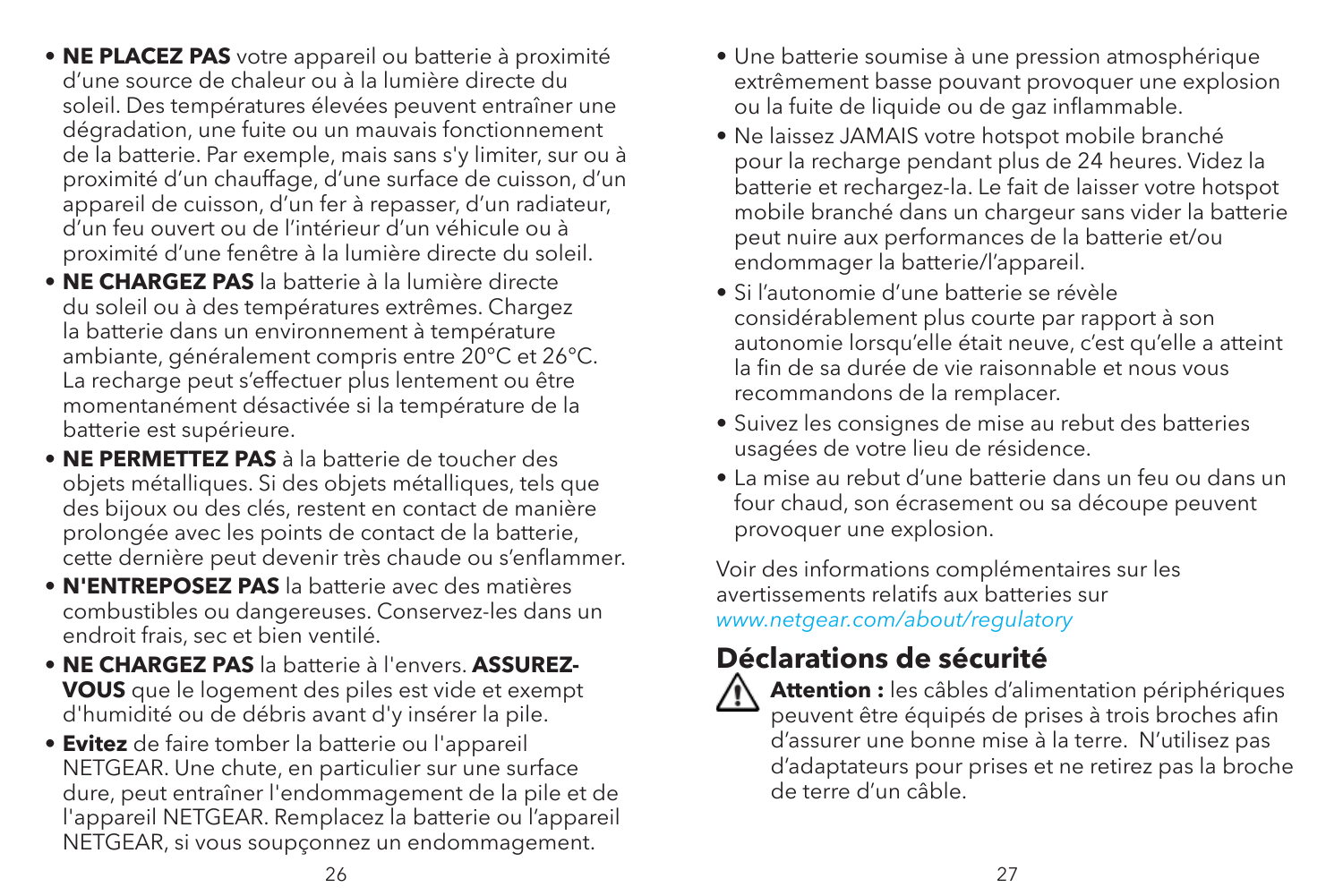

 **Attention :** choisissez uniquement des accessoires dont l'utilisation a été approuvée avec ce modèle par le fabricant de l'appareil. L'utilisation de tout autre type d'accessoires peut entraîner l'annulation de la garantie, une infraction aux lois et réglementations locales et un danger potentiel. Contactez votre revendeur pour plus d'informations sur la disponibilité des accessoires approuvés dans votre région.

#### **Consignes de sécurité relatives à l'adaptateur secteur**



 **Avertissement :** ne touchez pas l'adaptateur secteur les mains mouillées. Cela pourrait entraîner des courts-circuits, des dysfonctionnements ou des chocs électriques.



 **Attention :** si le câble d'alimentation est endommagé (par exemple, si le cordon est exposé ou cassé), si la prise est débranchée ou si votre adaptateur subit une exposition à l'eau, à d'autres liquides ou à une humidité excessive, cessez immédiatement de l'utiliser. Poursuivre son utilisation risque d'entraîner des chocs électriques, des courts-circuits ou un incendie.



 **Attention :** l'utilisation d'un adaptateur d'alimentation, d'un câble USB ou d'une batterie non approuvé ou non compatible peut provoquer un incendie ou une explosion ou présenter d'autres dangers.

 **Attention :** l'équipement doit être branché uniquement à une prise de courant à proximité de lui et facilement accessible.

### **Consignes de sécurité relatives à l'appareil**

 **Attention :** Débit d'absorption spécifique (DAS) : Respectez une distance de séparation minimale de 10 mm entre l'appareil sans fil NETGEAR et le corps de l'utilisateur. Reportez-vous aux informations d'exposition aux fréquences radio sur : *www.netgear.com/about/regulatory/.*

#### **Conformité à la Directive RED (Radio Equipment Directive) 2014/53/UE**

• Conformément à l'article 10(10) le symbole ci-dessous indique que cet appareil est soumis aux restrictions décrites ci-dessous dans les pays indiqués



L'appareil est limité à une utilisation à l'intérieur uniquement lorsqu'il fonctionne aux plages de fréquences :

5150 à 5350 MHz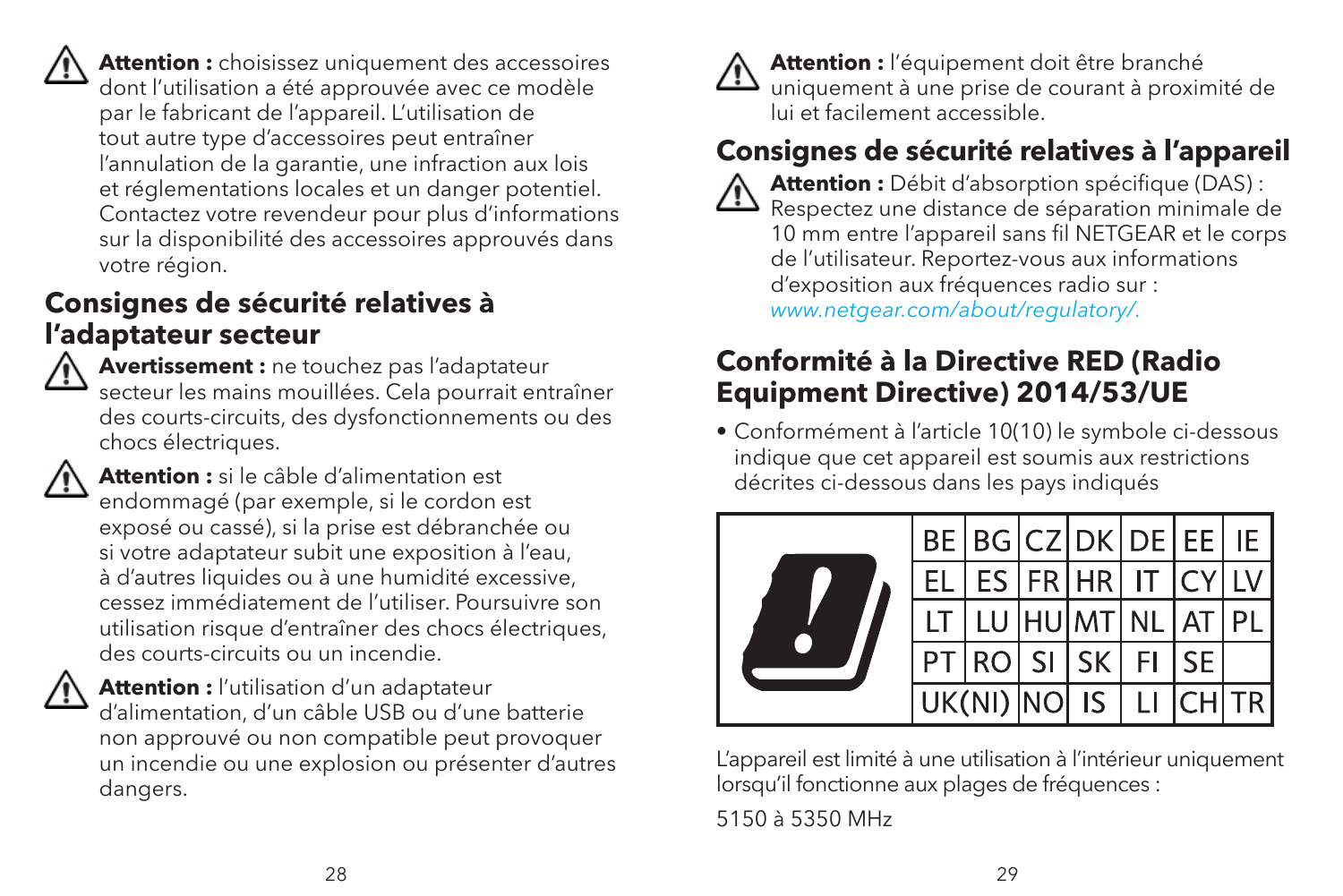#### **Déclarations FCC pour les produits avec 6 GHz**

L'utilisation de périphériques 6 GHz est interdite sur les plateformes pétrolières, les voitures, les trains, les bateaux et les aéronefs, à une exception : l'utilisation de ce périphérique est autorisée sur les grands avions volant à plus de 10 000 pieds d'élévation. L'utilisation d'émetteurs sur la bande 5,925 - 7,125 GHz est interdite pour le contrôle de systèmes d'aéronef sans pilote ou la communication avec ces systèmes.

#### **Elimination des piles et des équipements électriques et électroniques usagés**



Ce symbole sur le produit, ses piles ou son emballage signifie que ce produit et les piles qu'il contient ne doivent pas être jetés avec les déchets ménagers. Au lieu de cela, vous devez les déposer dans un point de collecte à des fins de recyclage des piles et de l'équipement

électrique et électronique. Cette collecte et ce recyclage distincts permettent de préserver les ressources naturelles et de prévenir les conséquences négatives potentielles pour la santé humaine et l'environnement dues à la présence potentielle de substances dangereuses dans les piles et l'équipement électrique et électronique, qui peut faire suite à une élimination incorrecte des produits. Les réglementations relatives à la mise au rebut des appareils varient selon la région. Mettez au rebut les piles et l'équipement usagés conformément aux réglementations locales.

Pour plus d'informations sur les points de collecte de vos piles et déchets électriques et électroniques, contactez votre ville/municipalité, votre centre de traitement des déchets ménagers ou le magasin où vous avez acheté ce produit. Vous pouvez également vous rendre sur la page Web *pour www.netgear.com/about/regulatory/ weee-directive/* pour découvrir le point de collecte le plus proche. Pour de plus amples informations sur la conformité environnementale de la pile et de l'appareil, contactez *environment@netgear.com*.

#### **Mise à jour du logiciel**

NETGEAR est susceptible de publier des mises à jour logicielles pour corriger des bugs ou améliorer des fonctions après la commercialisation du produit. Les mises à jour logicielles publiées n'ont aucune incidence sur le maintien de la conformité à l'ensemble des réglementations en vigueur. Les paramètres de fréquence radio ne sont ni accessibles, ni modifiables par l'utilisateur.

### **Conformité**

Pour obtenir des informations supplémentaires relatives à la conformité légale et à la sécurité, consultez la page *https://www.netgear.com/fr/about/regulatory/*

Pour consulter la déclaration de conformité européenne actuelle, consultez la page *https://kb.netgear.com/11621/ EU-Declarations-of-Conformity*

Pour consulter la déclaration de conformité actuelle du Royaume-Uni, consultez la page *https://kb.netgear. com/000062897/UKCA-Declarations-of-Conformity*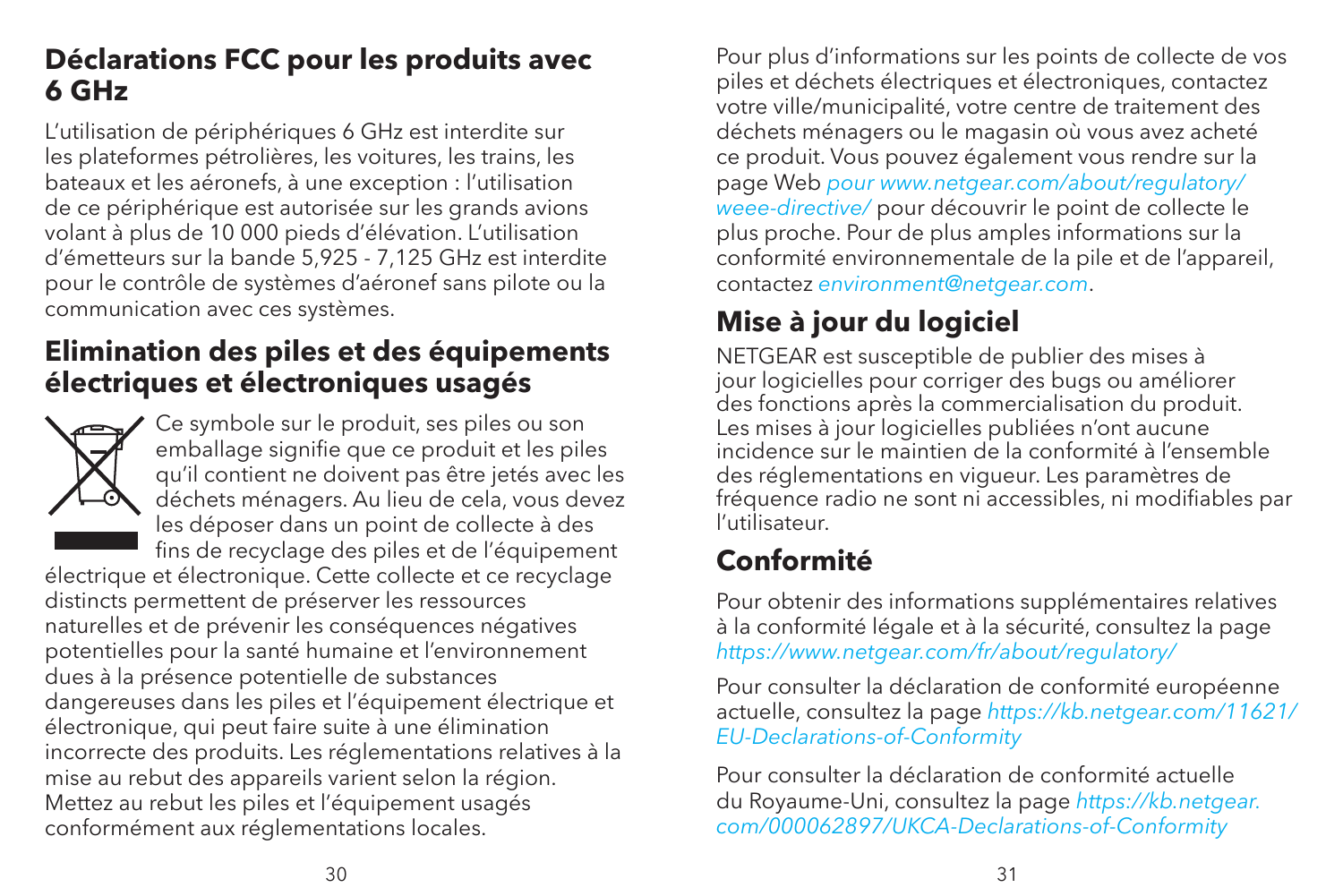Informazioni sulla conformità alle normative e sulla sicurezza dei dispositivi NETGEAR

**Nella massima misura consentita dalla legge applicabile, la mancata osservanza delle presenti avvertenze e/o istruzioni potrebbe provocare al prodotto NETGEAR danni non coperti dalla garanzia di NETGEAR.**

#### **Convenzioni**

Significato dei simboli utilizzati:

 **Attenzione: ignorare un messaggio introdotto da "Attenzione", con conseguente utilizzo improprio del dispositivo, espone l'utente al rischio di morte o ferite gravi.**

| Avviso: se l'utente ignora un messaggio          |
|--------------------------------------------------|
| introdotto da "Avviso" e utilizza                |
| conseguentemente il dispositivo in modo          |
| improprio, è responsabile dei potenziali danni a |
| cui espone persone e cose.                       |

#### **Utilizzo sicuro delle batterie**

Significato dei simboli utilizzati:



 **Attenzione:** Le batterie possono ESPLODERE, PRENDERE FUOCO e/o PROVOCARE USTIONI se sostituite con altre batterie di tipo non corretto, se disassemblate, perforate, tagliate, schiacciate, cortocircuitate, incenerite, ricaricate (pile monouso) o se esposte a liquidi, acqua, fuoco o temperature elevate.

# **Avviso:**

- **NON** utilizzare batterie contraffatte nei prodotti NETGEAR. Utilizzare solo batterie fornite da NETGEAR.
- **NON** utilizzare la batteria per finalità diverse da quelle previste.
- Tenere **SEMPRE** la batteria lontano dalla portata di bambini e animali.
- **NON** utilizzare una batteria se la custodia risulta danneggiata, rigonfia o compromessa. Tra gli esempi sono inclusi, a titolo esemplificativo ma non esaustivo, fuoriuscite di liquido, odori insoliti, ammaccature, corrosione, ruggine, crepe, rigonfiamenti, scioglimento e graffi.
- **NON** smontare, schiacciare, perforare, fare a pezzi o manomettere la batteria.
- **NON** esporre la batteria a sostanze liquide. I liquidi possono penetrare nei circuiti della batteria compromettendone la sicurezza.
- **NON** asciugare la batteria umida o bagnata con un apparecchio o una fonte di calore, come un asciugacapelli, un forno o un forno a microonde.
- **NON** posizionare il dispositivo o la batteria vicino a una fonte di calore o alla luce diretta del sole. Temperature elevate possono causare rigonfiamenti, perdite o malfunzionamenti della batteria. Esempi includono, a titolo esemplificativo ma non esaustivo, posizionamento della batteria sopra o in prossimità di fonti di calore, superfici di cottura, elettrodomestici per la cottura, ferri da stiro, radiatori, caminetti o l'abitacolo di un veicolo o una finestra esposti a luce solare diretta.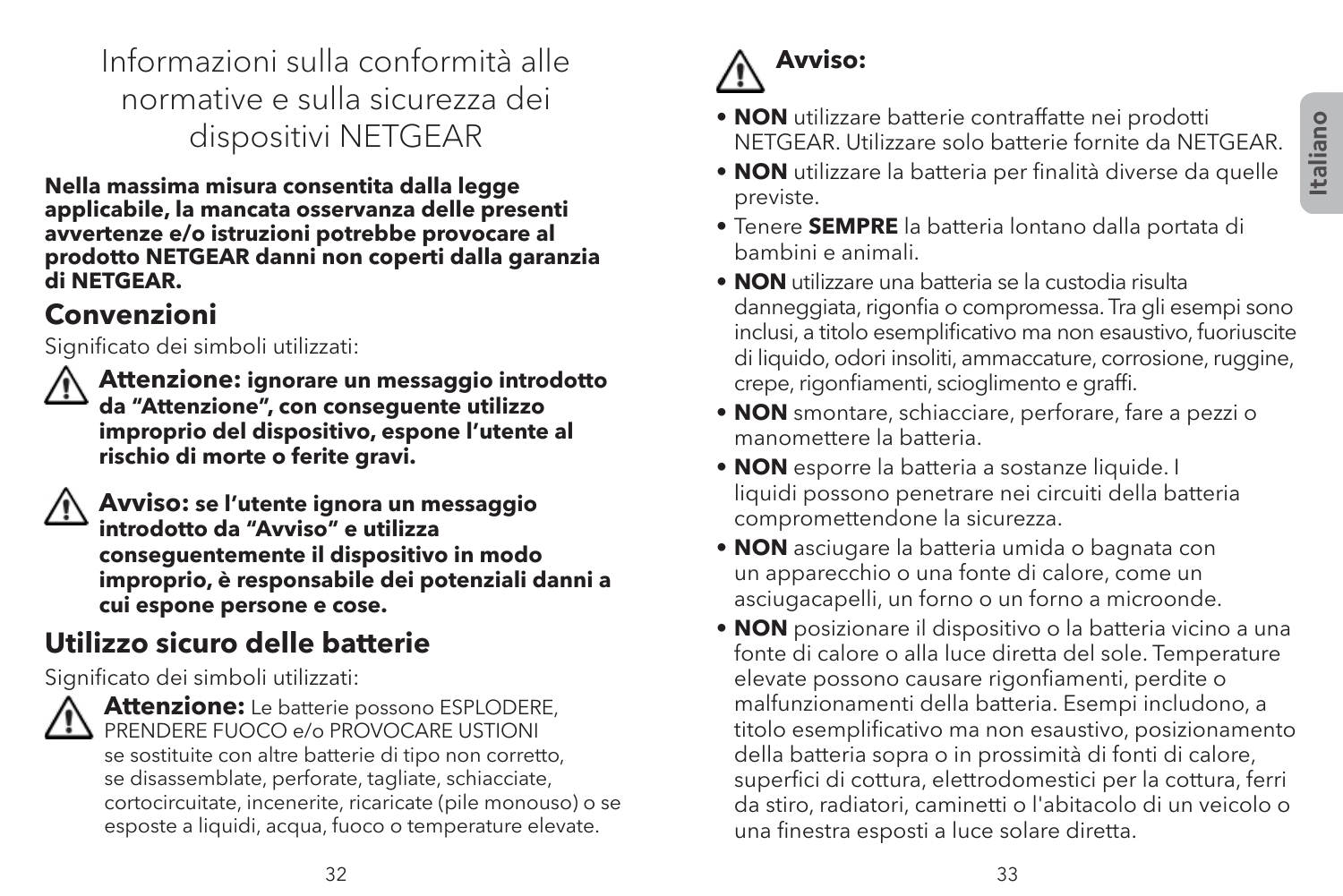- **NON** caricare la batteria alla luce solare diretta o a temperature estreme. Caricare la batteria in un ambiente a temperatura ambiente, generalmente tra 20 °C e 26 °C (68 °F e 79 °F). La carica potrebbe essere più lenta o temporaneamente disabilitata se la temperatura della batteria supera questo intervallo.
- **NON** mettere a contatto la batteria con oggetti metallici. Se oggetti metallici, come gioielli o chiavi, rimangono a contatto per un periodo prolungato con i punti di contatto della batteria, la batteria potrebbe surriscaldarsi o prendere fuoco.
- **NON** conservare la batteria insieme a materiali pericolosi o combustibili. Conservare in un ambiente fresco, asciutto e ventilato.
- **NON** caricare la batteria al contrario. Prima di inserire la batteria, **ASSICURARSI** che lo scomparto batteria sia vuoto e privo di residui o umidità.
- **Evitare** di far cadere la batteria o il dispositivo NETGEAR. La caduta, soprattutto su superfici dure o rigide, potrebbe causare danni alla batteria o al dispositivo NETGEAR. Qualora si sospetti che la batteria o il dispositivo NETGEAR possano aver subito danni, sostituirli immediatamente.
- Se la batteria è soggetta a una pressione dell'aria estremamente bassa, questa potrebbe provocare un'esplosione o la perdita di liquido o gas infiammabile.
- NON lasciare mai l'hotspot mobile collegato alla carica per più di 24 ore. Scaricare completamente la batteria prima di ricaricarla. Lasciare l'hotspot mobile collegato a un caricabatterie quando la batteria non è completamente scarica potrebbe deteriorare le prestazioni della batteria e/o danneggiare la batteria/il dispositivo.
- Se una batteria presenta un'autonomia significativamente inferiore rispetto a quando era nuova, ha raggiunto la fine della durata di vita prevista e si consiglia quindi di sostituirla.
- Attenersi alle linee guida e alle normative locali previste per lo smaltimento delle batterie usate.
- Lo smaltimento di una batteria nel fuoco o in un forno caldo, o lo schiacciamento o il taglio meccanico di una batteria possono provocare un'esplosione

Per ulteriori informazioni sulle avvertenze relative alla batteria, visitare *www.netgear.com/about/regulatory*

#### **Dichiarazioni sulla sicurezza**



 **Avviso:** i cavi di alimentazione delle periferiche potrebbero essere dotati di spine tripolari per garantire una corretta messa a terra. Non utilizzare spine adattatrici né rimuovere il polo di messa a terra da un cavo.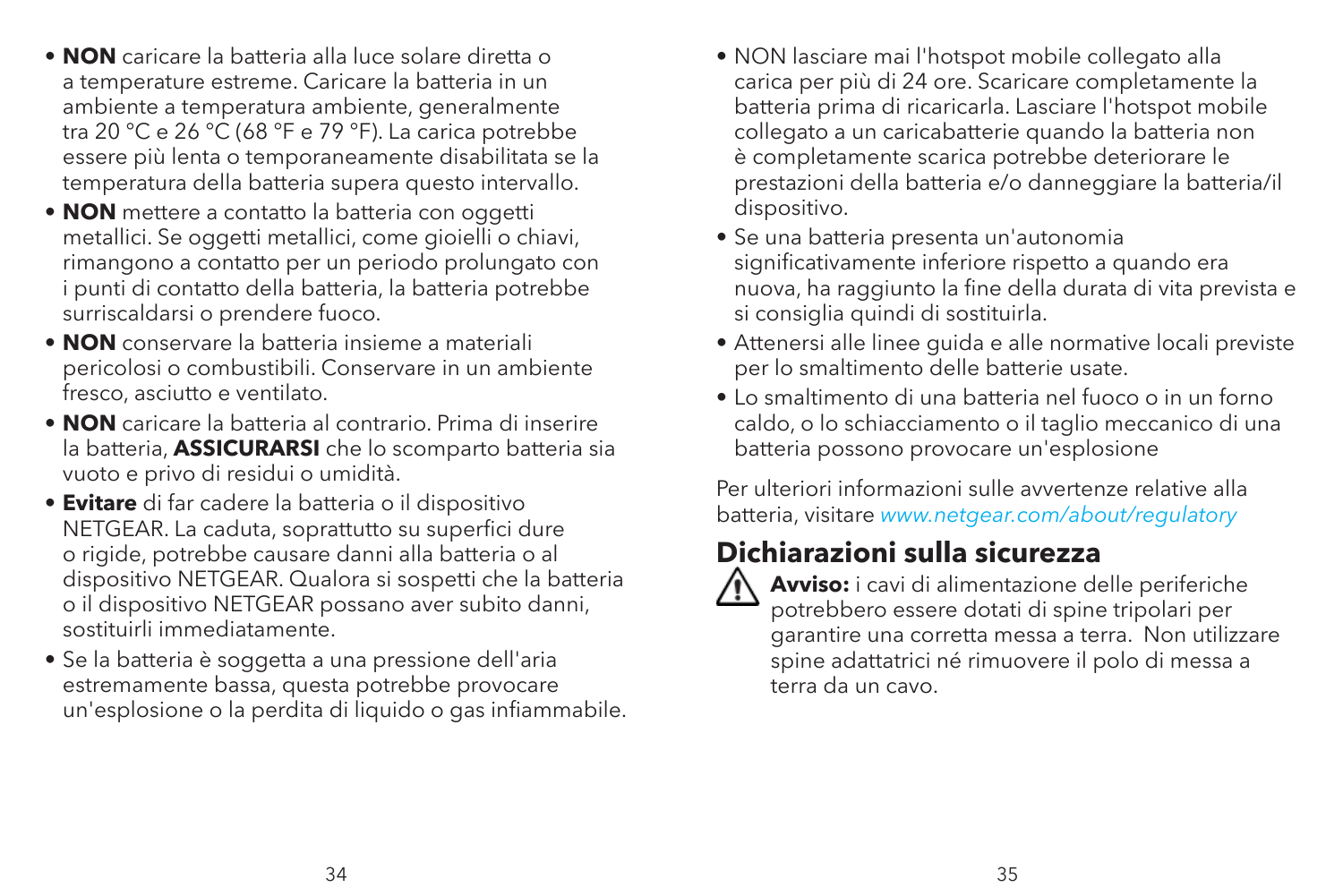**Avviso:** scegliere solo accessori approvati dal produttore del dispositivo per l'utilizzo con questo modello. L'uso di altri tipi di accessori può rendere nulla la garanzia, potrebbe violare le leggi e le normative locali e costituire un pericolo. Rivolgersi al proprio rivenditore per informazioni sulla disponibilità di accessori approvati nella propria area o regione.

#### **Sicurezza dell'adattatore di alimentazione**

 **Attenzione:** non toccare l'adattatore di alimentazione con le mani umide o bagnate. Ciò potrebbe provocare cortocircuiti, malfunzionamenti o scosse elettriche.

 **Avviso:** se il cavo di alimentazione è danneggiato (ad esempio, se i fili sono rotti o esposti), se la spina si è allentata o se l'adattatore di alimentazione è entrato in contatto con acqua o altri liquidi o se è stato esposto a umidità eccessiva, sospenderne immediatamente l'utilizzo. Il suo utilizzo continuato potrebbe provocare scosse elettriche, cortocircuiti o incendi.



 **Avviso:** l'utilizzo di un adattatore di alimentazione, cavo USB o batteria non approvati o non compatibili potrebbe provocare incendi, esplosioni o altri rischi.



 **Avviso:** l'apparecchio deve essere collegato solo a una presa vicina all'apparecchio a facilmente accessibile.

#### **Sicurezza del dispositivo**



 **Avviso:** Tasso di assorbimento specifico (SAR) della  $\mathbf{B}$  radio: Assicurarsi che la distanza tra il dispositivo wireless NETGEAR e il corpo dell'utente sia di almeno 10 mm. Consultare le informazioni relative all'esposizione alle radiofrequenze alla pagina: *www.netgear.com/about/regulatory*

#### **Conformità alla Direttiva RED ("Radio Equipment Directive") 2014/53/UE**

• In conformità all'articolo 10(10), il simbolo riportato di seguito indica che il dispositivo presenta restrizioni descritte di seguito nei paesi indicati



il dispositivo può essere utilizzato solo in ambienti interni quando è in funzione negli intervalli di frequenza: da 5150 a 5350 MHz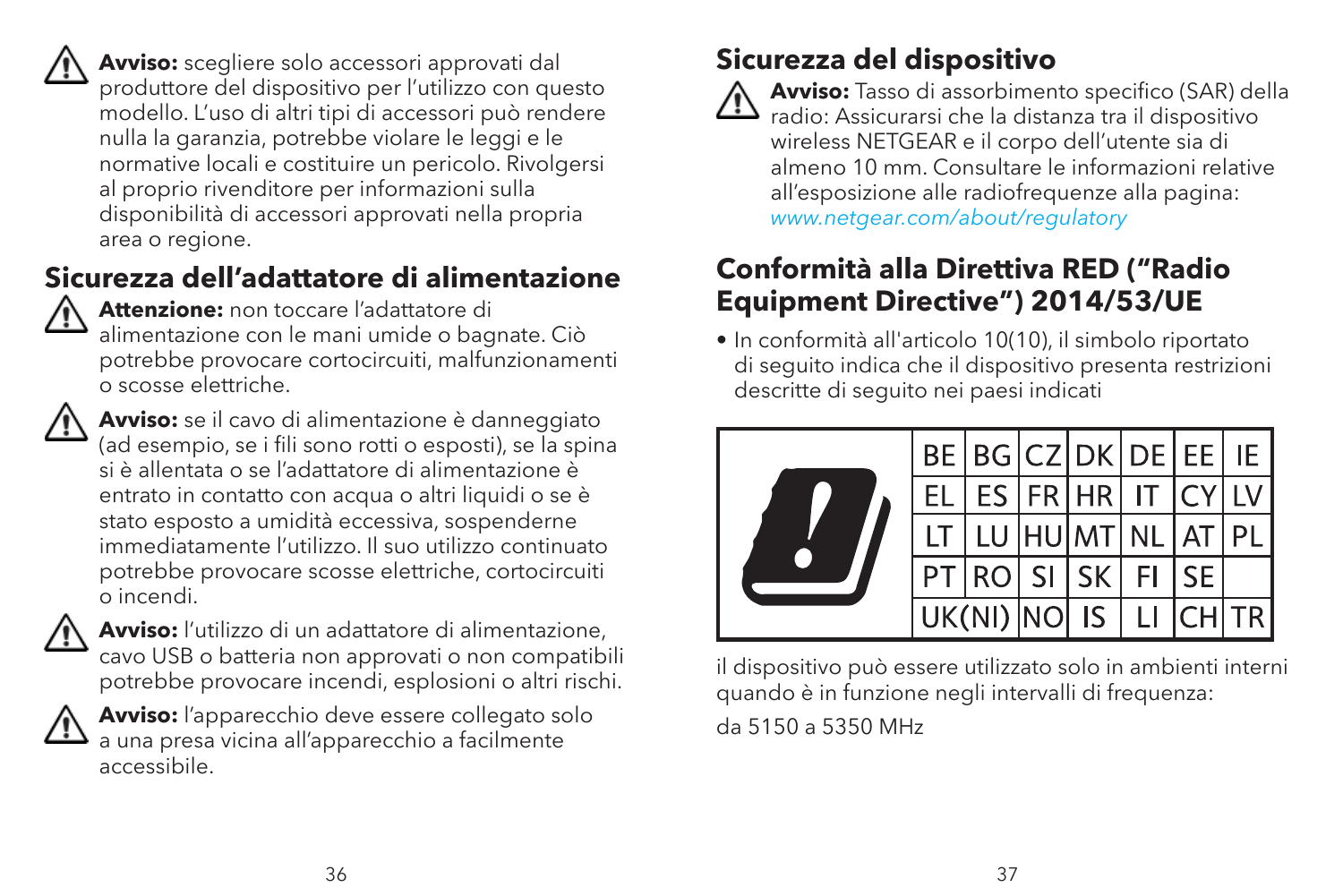#### **Dichiarazioni FCC per i prodotti a 6 GHz**

L'utilizzo di dispositivi a 6 GHz è vietato su piattaforme petrolifere, automobili, treni, barche e aerei, tuttavia il suo utilizzo è consentito su aerei di grandi dimensioni quando volano sopra i 10.000 piedi di altezza. L'utilizzo di trasmettitori nella banda 5.925-7.125 GHz è vietato per il controllo o le comunicazioni con sistemi aerei senza equipaggio.

#### **Smaltimento di apparecchiature elettroniche e batterie usate**



Questo simbolo sul prodotto o sulle batterie o relativi imballaggi indica che il prodotto e le eventuali batterie contenute non devono essere smaltiti insieme ai normali rifiuti domestici. È responsabilità dell'utente consegnare il prodotto presso un punto di

raccolta appropriato per il riciclaggio delle batterie e dei componenti elettronici. La raccolta differenziata e il riciclaggio aiutano a proteggere le risorse naturali e a prevenire potenziali conseguenze negative per la salute umana e dell'ambiente dovute alla possibile presenza di sostanze pericolose nelle batterie e nelle apparecchiature elettroniche, qualora non venga effettuato un corretto smaltimento di tali parti. Le normative vigenti in materia di smaltimento possono variare a seconda della regione. È opportuno quindi smaltire le apparecchiature elettroniche e le batterie usate in conformità alle disposizioni legislative locali.

Per ulteriori informazioni sui luoghi di raccolta di batterie e apparecchiature elettroniche usate, contattare l'ufficio o autorità competente nella propria città/municipio, l'azienda di smaltimento e gestione rifiuti domestici, il negozio in cui è stato acquistato il prodotto o, in alternativa, visitare la pagina Web *www.netgear.com/ about/regulatory/weee-directive/* per trovare il punto di raccolta più vicino. Per ulteriori informazioni sulla conformità ecosostenibile di batterie e dispositivi, contattare *environment@netgear.com*.

#### **Aggiornamento software**

Dopo l'uscita o rilascio di un prodotto, NETGEAR può rilasciare alcuni aggiornamenti software per correggere problemi o bug o per migliorare le funzioni del prodotto. Le versioni software aggiornate distribuite non hanno alcun effetto sulla conformità continuativa di tutte le leggi applicabili. I parametri relativi alle radiofrequenze non sono accessibili agli utenti e, pertanto, non possono essere modificati da essi.

#### **Conformità**

Per informazioni aggiuntive sulla sicurezza e la conformità alle normative vigenti, visitare il sito Web *www.netgear. com/about/regulatory/*.

Per consultare la Dichiarazione di conformità UE vigente, visitare *https://kb.netgear.com/11621/EU-Declarationsof-Conformity*

Per consultare la Dichiarazione di conformità vigente del Regno Unito, visitare *https://kb.netgear.com/000062897/ UKCA-Declarations-of-Conformity*.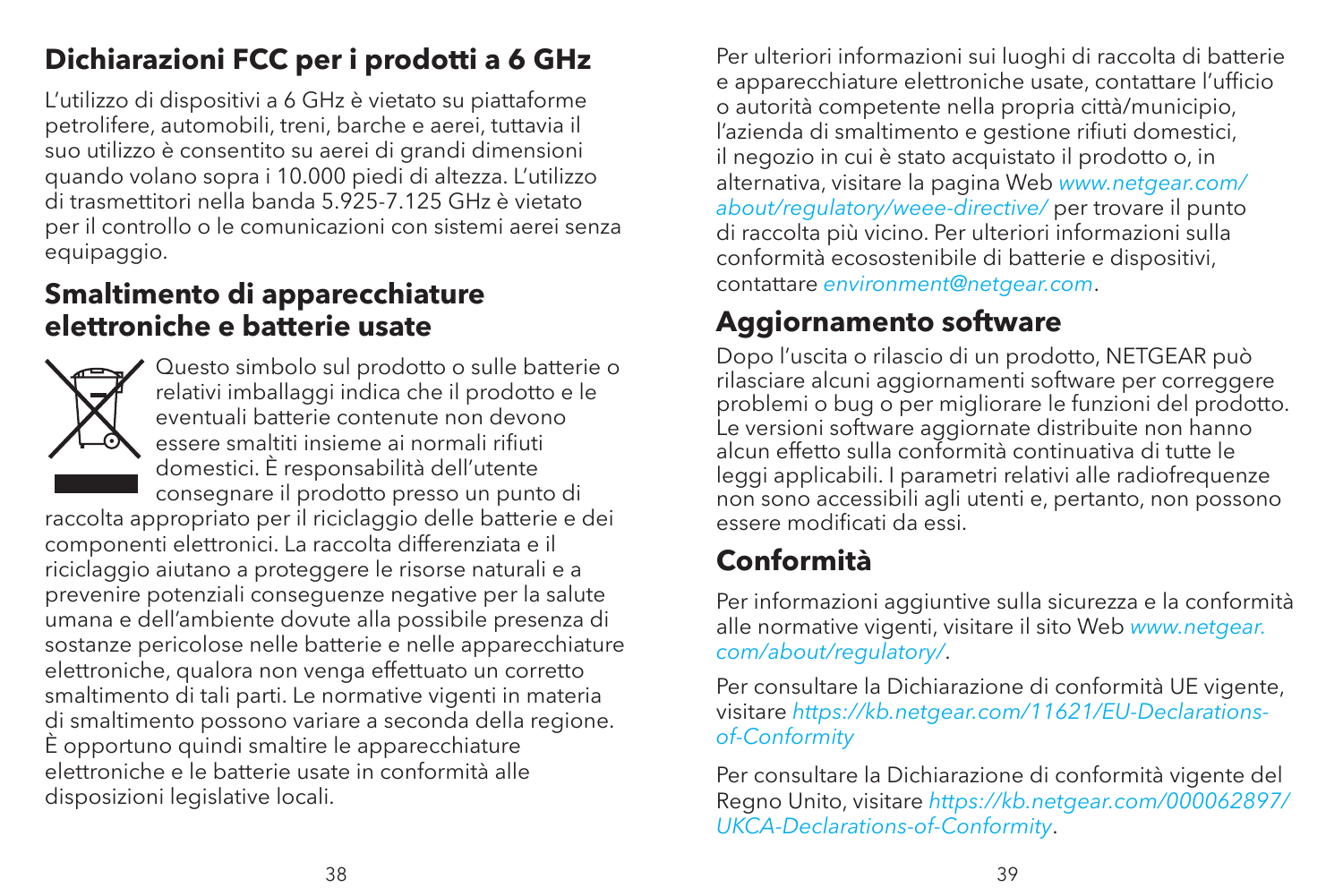#### Segurança de dispositivo NETGEAR e informações regulamentares

**Dentro dos limites permitidos pela legislação aplicável, a não observância destes avisos e/ou indicações pode provocar danos ao seu produto NETGEAR, que não são abrangidos pela garantia da NETGEAR.**

#### **Convenções**

Cada símbolo indica o seguinte:



 **Aviso: o símbolo de aviso indica que, se ignorar esta indicação e a utilizar incorretamente, existe a possibilidade de morte ou ferimentos graves para o utilizador.**



 **Cuidado: o símbolo de cuidado indica que, se ignorar esta indicação e a utilizar incorretamente, poderá ser responsável por ferimentos em pessoas ou danos em propriedades.**

#### **Utilização e manuseamento de pilhas em segurança**

Cada símbolo indica o seguinte:



 **Aviso:** as baterias podem EXPLODIR, INCENDIAR- $\sum$  SE e/ou CAUSAR OUFIMADURAS, se substituídas por baterias do tipo errado, se forem desmontadas, perfuradas, cortadas, esmagadas, sofrerem um curtocircuito, incineradas, recarregadas (células descartáveis) ou colocadas em contacto com água, fogo ou elevadas temperaturas.

# **Cuidado:**

- **NÃO** utilize baterias de contrafação em produtos NETGEAR. Utilize apenas baterias fornecidas pela **NETGEAR**
- **NÃO** utilize esta bateria para outro fim que não o previsto.
- Mantenha **SEMPRE** a bateria fora do alcance de crianças e animais.
- **NÃO** utilize uma bateria caso aparente estar danificada, inchada ou comprometida. Incluindo, sem carácter limitativo, fugas, odores, mossas, corrosão, ferrugem, fissuras, inchaço, derretimento ou arranhões.
- **NÃO** desmonte, esmague, perfure, triture ou altere a bateria de qualquer outra forma.
- **NÃO** deixe a bateria exposta a qualquer tipo de líquido. O líquido pode entrar nos circuitos da bateria e comprometer a sua segurança.
- **NÃO** seque uma bateria molhada ou húmida com um aparelho ou fonte de calor, como um secador de cabelo, forno ou forno micro-ondas.
- **NÃO** coloque o dispositivo ou a bateria perto de uma fonte de calor ou sob luz solar direta. As temperaturas elevadas podem provocar inchaços, fugas ou avarias nas baterias. Incluindo, sem carácter limitativo, em cima ou junto de um aquecedor, superfície de cozinha, eletrodoméstico de cozinha, ferro de engomar, radiador ou lareira ou no interior de um veículo ou junto a uma janela exposta a luz solar direta.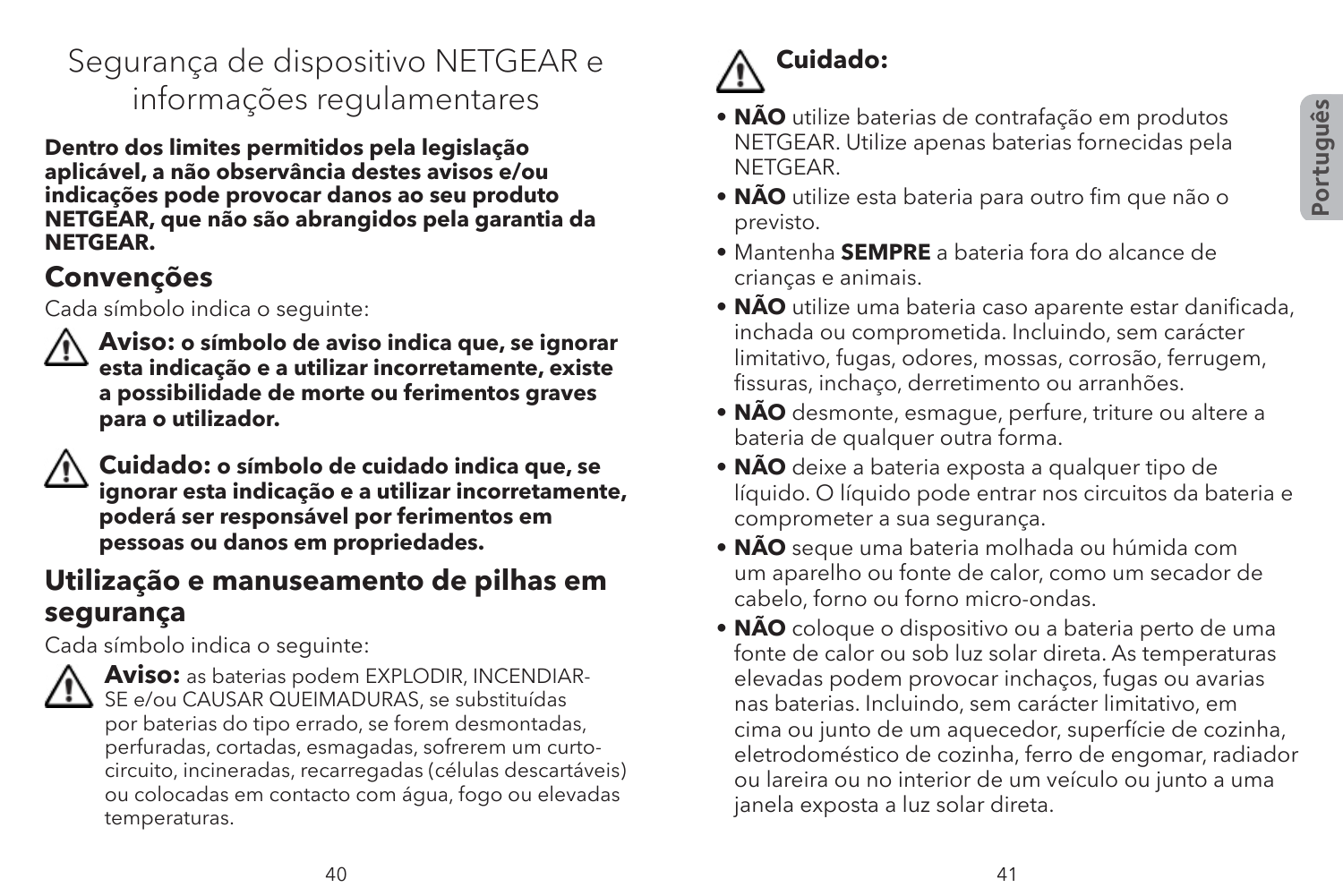- **NÃO** carregue a bateria sob luz solar direta ou em condições de calor extremo. Carregue a bateria numa divisão à temperatura ambiente, geralmente entre 20 °C e 26 °C (68 °F e 79 °F). O carregamento pode ficar mais lento ou ser temporariamente desativado se a temperatura da bateria exceder estes valores.
- **NÃO** permita que a bateria entre em contacto com objetos metálicos. Se objetos metálicos, como joias ou chaves, estiverem em contacto com os pontos de contacto da bateria durante longos períodos de tempo, a bateria pode aquecer demasiado ou incendiar-se.
- **NÃO** guarde a bateria com materiais perigosos ou combustíveis. Guarde num local fresco, seco e ventilado.
- **NÃO** coloque a bateria ao contrário. **CERTIFIQUE-SE** de que o compartimento da bateria está vazio e sem qualquer sujidade ou humidade antes de inserir a bateria.
- **Evite** deixar cair a bateria ou o dispositivo NETGEAR. A queda, especialmente numa superfície dura, pode resultar em danos à bateria e ao dispositivo NETGEAR. Se suspeitar da existência de danos na bateria ou no dispositivo NETGEAR, proceda imediatamente à sua substituição.
- Uma bateria sujeita a uma pressão de ar extremamente baixa que pode resultar numa explosão ou na fuga de líquido ou gás inflamável.
- NUNCA deixe o seu hotspot móvel a carregar durante mais de 24 horas. Deixe a bateria descarregar e volte a carregar. Deixar o hotspot móvel ligado a um carregador sem deixar a bateria descarregar pode afetar o desempenho da bateria e/ou danificar a bateria/dispositivo.
- Se a bateria apresentar um tempo de funcionamento significativamente mais curto do que quando era recente, significa que chegou ao fim da vida útil, pelo que recomendamos a sua substituição.
- Siga as diretrizes locais relativas à eliminação de baterias usadas.
- Eliminar uma bateria no fogo ou num forno quente, ou esmagar ou cortar uma bateria por meios mecânicos pode provocar numa explosão

Aceda a informações adicionais acerca de avisos da bateria em*www.netgear.com/about/regulatory*

#### **Declarações de segurança**



 **Cuidado:** os cabos de alimentação periféricos poderão estar equipados com fichas de três pinos para ajudar a garantir uma ligação à terra adequada. Não utilize fichas adaptadoras nem remova o pino da ligação à terra de um cabo.



 **Cuidado:** escolha apenas acessórios aprovados pelo fabricante do dispositivo para utilização com este modelo. A utilização de outros tipos de acessórios pode anular a garantia, violar regulamentos e leis locais, e pode ser perigoso. Contacte o seu vendedor para obter informações sobre a disponibilidade de acessórios aprovados na sua área.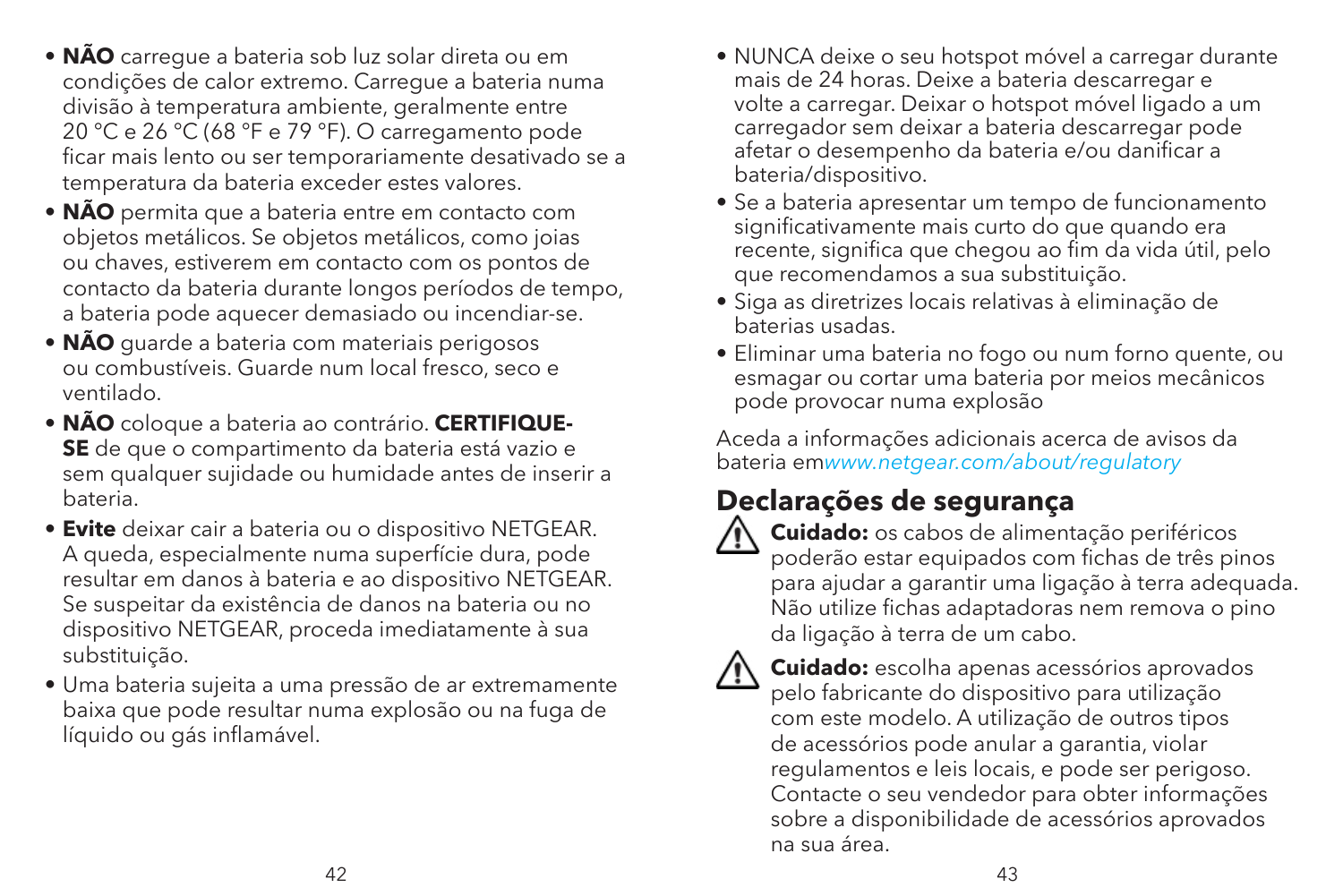#### **Segurança do transformador**



 **Aviso:** não toque no transformador com as mãos molhadas. Se o fizer, tal pode resultar em curtoscircuitos, avarias ou choques elétricos.



 **Cuidado:** se o cabo de alimentação estiver danificado (por exemplo, o cabo estiver exposto ou partido), a ficha estiver solta ou se o transformador tiver sido exposto a água, outros líquidos ou humidade excessiva, pare de o utilizar imediatamente. Continuar a utilizá-lo nestas condições pode provocar choques elétricos, curtoscircuitos ou incêndios.



 **Cuidado:** a utilização de um transformador, cabo USB ou bateria não aprovados ou incompatíveis pode provocar incêndios, explosões ou outros perigos.



 **Cuidado:** o equipamento só deve ser ligado a uma tomada próxima do equipamento e de fácil acesso.

#### **Segurança do dispositivo**



 **Cuidado:** Taxa de absorção específica do equipamento de rádio (SAR): certifique-se de que é mantida uma distância de separação de, pelo menos, 10 mm entre o dispositivo wireless NETGEAR e o corpo do utilizador. Consulte as Informações de exposição a equipamentos de rádio em: *www.netgear.com/about/regulatory*

#### **Conformidade com a Diretiva relativa a equipamentos de rádio (RED) 2014/53/UE**

• De acordo com o Artigo 10(10), o símbolo abaixo indica que se aplicam a este dispositivo as restrições descritas abaixo nos países apresentados



O dispositivo apenas pode ser utilizado em espaços interiores quando estiver a operar nos seguintes intervalos de frequência:

5150 a 5350 MHz

#### **Declarações da FCC para produtos de 6 GHz**

A utilização de dispositivos de 6 GHz é proibida em plataformas petrolíferas, automóveis, comboios, barcos e aeronaves, exceto se a mesma for permitida em aeronaves de grandes dimensões e que voem a mais de 10 000 pés. A utilização de transmissores na banda de 5,925-7,125 GHz é proibida para fins de controlo ou comunicação com sistemas de aeronaves não tripuladas.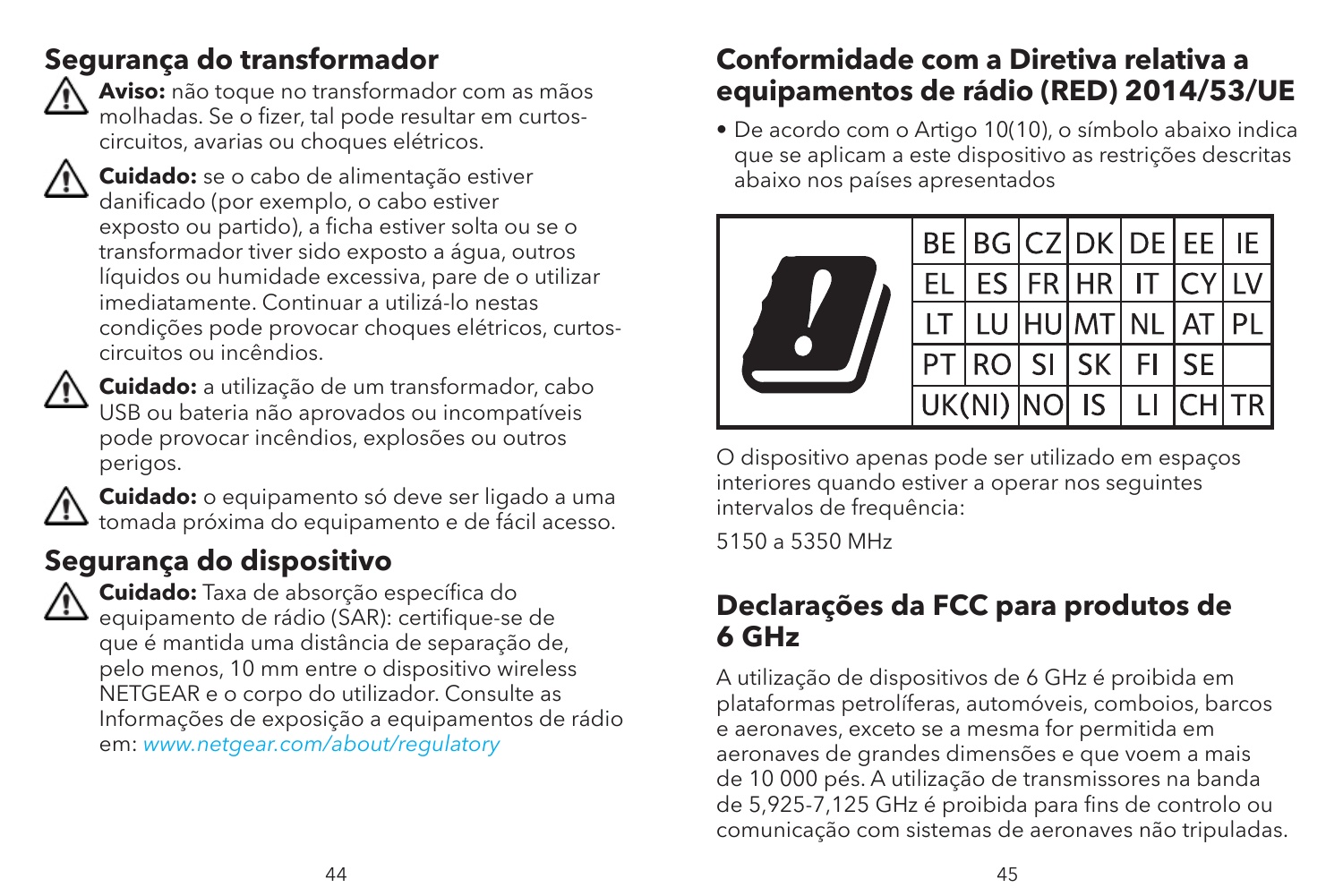#### **Eliminação de resíduos de baterias e equipamentos elétricos e eletrónicos**



Este símbolo no produto, nas respetivas baterias ou na respetiva embalagem significa que este produto e quaisquer baterias que este contenha não podem ser eliminadas com o lixo doméstico. Em vez disso, é da sua responsabilidade colocar estes itens num

ponto de recolha adequado para a reciclagem de baterias e equipamento elétrico e eletrónico. Esta recolha e reciclagem separada ajuda a preservar os recursos naturais e evita potenciais consequências nocivas para o ambiente e para a saúde pública devido à presença de substâncias perigosas em baterias e equipamentos elétricos e eletrónicos, que poderiam ser causadas pela eliminação inadequada. As regulamentações de eliminação variam de acordo com a região. Elimine as baterias e equipamentos usados em conformidade com a legislação local.

Para obter mais informações sobre onde entregar as suas baterias e resíduos elétricos e eletrónicos, contacte as autoridades da cidade/município local, o serviço de eliminação de lixo doméstico, a loja onde adquiriu este produto ou, em alternativa, aceda à página Web *www.netgear.com/about/regulatory/weee-directive/* para saber qual o ponto de recolha mais próximo. Para obter informações adicionais sobre a conformidade com a legislação ambiental da bateria e do dispositivo, contacte *environment@netgear.com*.

#### **Atualização de software**

Podem ser lançadas atualizações de software pela NETGEAR para corrigir erros ou melhorar funções após o produto ser lançado. As versões de software atualizadas que forem lançadas não terão impacto na continuidade da conformidade com todas as regras aplicáveis. O utilizador não pode aceder nem alterar os parâmetros de frequência de rádio.

#### **Conformidade**

Para consultar informações adicionais sobre conformidade regulamentar e segurança, visite *www.netgear.com/about/regulatory/*

Para obter a Declaração de Conformidade da UE atualizada, visite *https://kb.netgear.com/11621/EU-Declarations-of-Conformity*

Para obter a Declaração de Conformidade do Reino Unido atualizada, visite *https://kb.netgear. com/000062897/UKCA-Declarations-of-Conformity*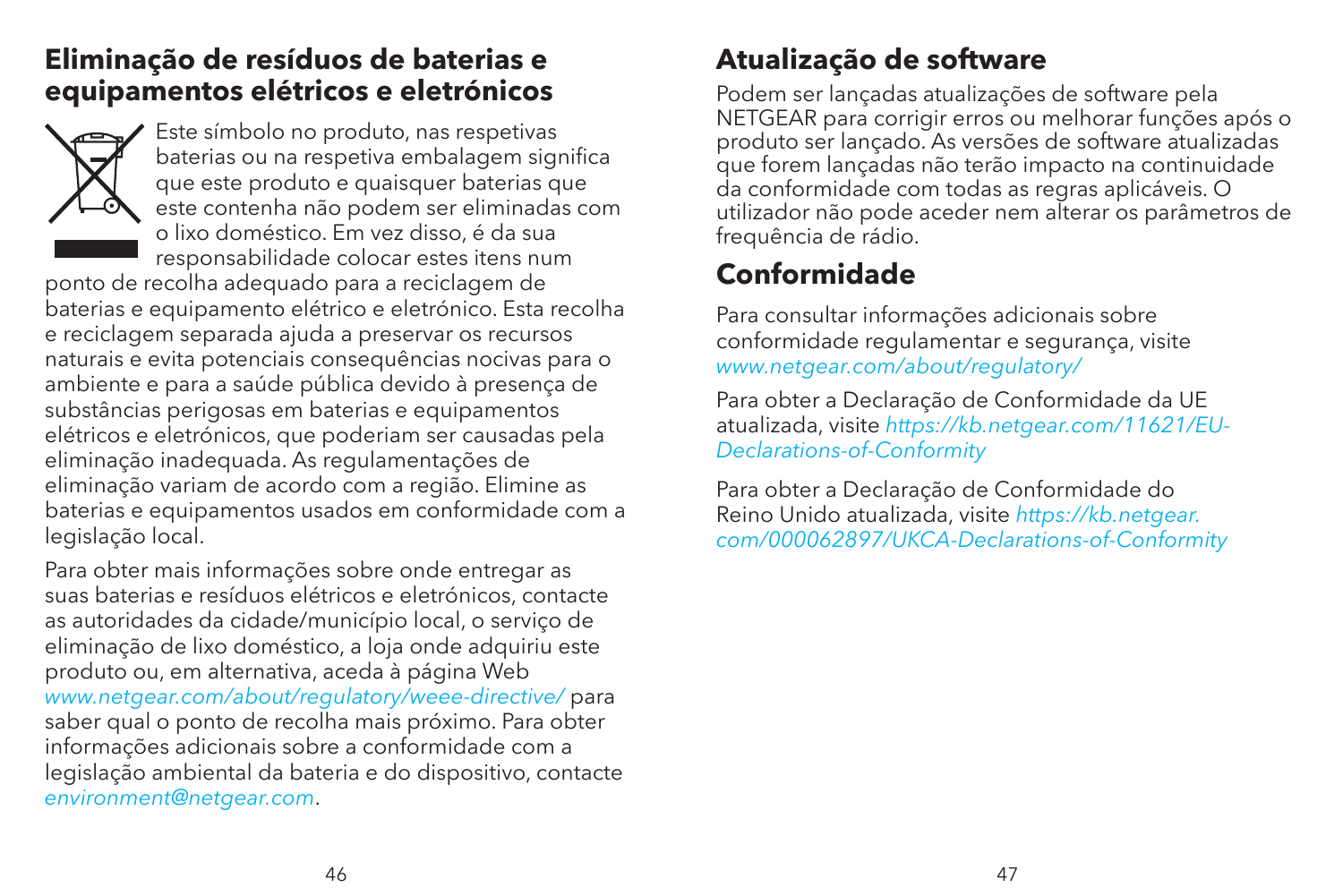#### NETGEARデバイスの安全性および 規制に関する情報

**これらの警告および指示に従わない場合、お使いの NETGEAR製品が損傷する原因になることがあります。その 場合、準拠法により認められる限りにおいて、NETGEARの 保証の対象外となります。**

各記号は以下の意味を示しています。

- **警告: この表示を無視して誤って使用した場合、ユ ーザーの死亡や重傷につながる恐れがあることを示 しています。**
- **注意: この表示を無視して誤って使用した場合、ユー ザーが人身の負傷や物損の責任を負う恐れがあるこ とを示しています。**

#### **安全な電池の取り扱いと使用方法**

各記号は以下の意味を示しています。

 **警告:** 電池は、間違ったタイプのものと交換したり、分 解、穿孔、切断、粉砕、ショート、焼却、(処分可能な電 池を) 再充電したり、水、火、または高温にさらされた りすると、破裂、発火、および/または火災を引き起こす 恐れがあります。

## **注意:**

- NETGEAR 製品では偽造品の電池を**使用**しないでくださ い。NETGEAR が提供する電池のみを使用してください。
- この電池は、本来の目的以外には**使用**しないでください。
- 電池は**必ず**お子さまや動物の手の届かない場所に保管し てください
- 電池のケースが損傷、膨張、または劣化していると思わ れる場合は、電池パックを**使用**しないでください。この 例には、液漏れ、異臭、へこみ、腐食、錆、亀裂、膨張、 溶融、傷などが含まれます。
- 電池を分解、粉砕、穿孔、破壊、または不正改造**しない でください**。
- 電池に**液体がかからないようにしてください**。電池の回 路に液体が入ると、安全性が低下する可能性があります。
- ドライヤー、オーブン、電子レンジなどの電気製品や熱 源を使用して、濡れた電池または湿った電池を**乾燥させ ないでください**。
- 熱源の近くや直射日光の当たる場所に本製品や電池を**置 かないでください**。高温になると、電池が膨張したり、 液漏れしたり、故障したりする恐れがあります。高温に なる場所には、ヒーター、調理台、調理器具、アイロン、 暖房器具、暖炉、または車両内や直射日光が当たる窓の 近くなどがあります ( ただし、これらの場所に限定され ません )。
- 直射日光や極端な温度で電池を**充電しないでください**。 電池は、室温環境 (20 ° C ~ 26 ° C) で充電してください。 電池温度がこの温度を超えると、充電速度が遅くなった り、充電が一時停止したりする場合があります。
- 電池が金属に**触れないようにしてください**。貴金属や鍵 などの金属製の物が電池の接点に長時間接触すると、電 池が加熱したり、発火したりする恐れがあります。
- 危険物や可燃性物質と一緒に電池を**保管しないでくださ い**。風通しが良く、乾燥した涼しい場所に保管してくだ さい。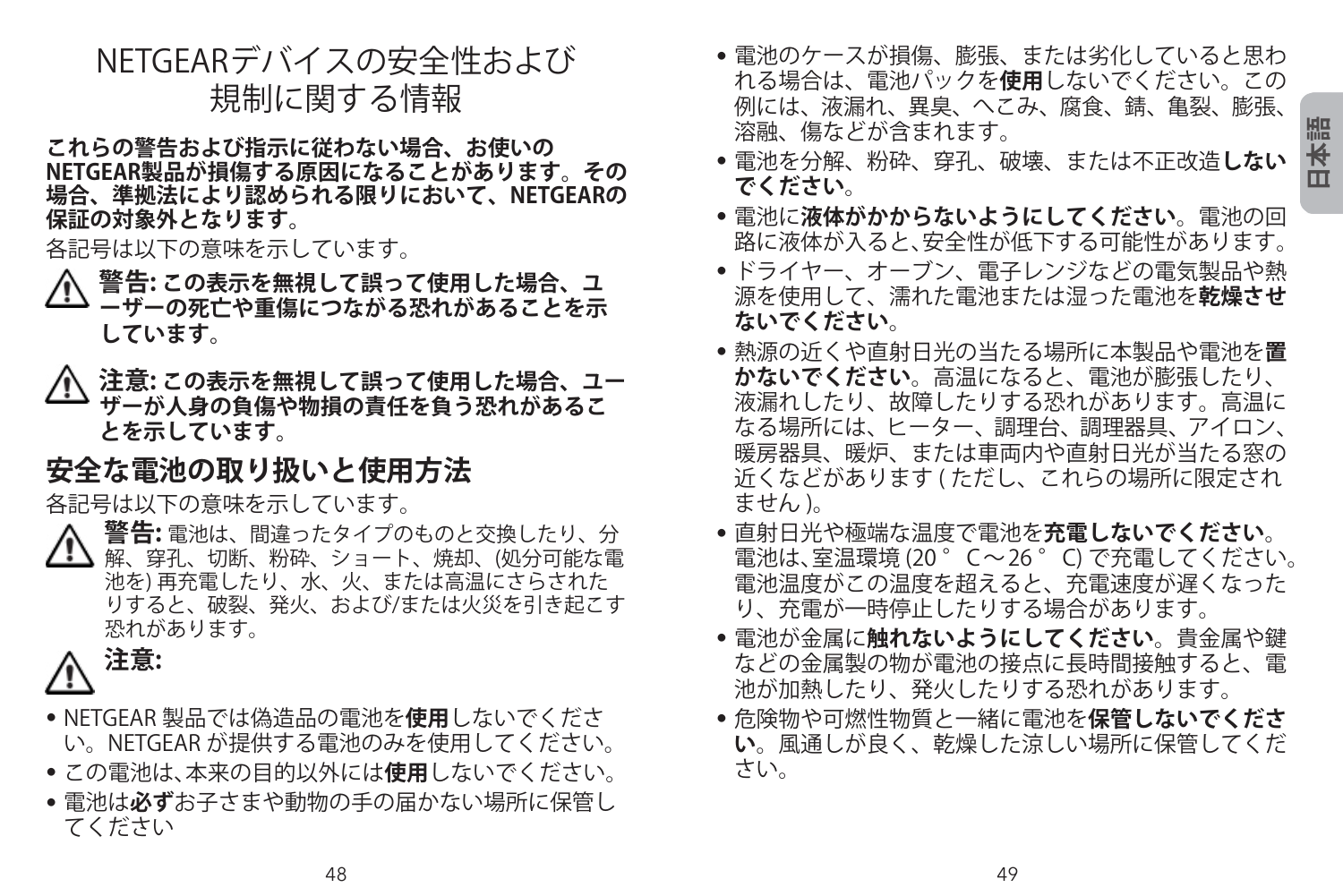- 電池は**逆に入れないようにしてください**。電池を挿入す る前に、電池ケースが空で、湿気やごみがないことを確 認してください。
- 電池や NETGEAR デバイスを**落とさないようにしてくだ さい**。特に、硬い面に落とすと電池や NETGEAR デバイ スが損傷する可能性があります。電池や NETGEAR デバ イスが損傷したと思われる場合は、直ちに交換してくだ さい。
- 電池は、非常に低い大気圧を受けると爆発したり、可燃 性の液体やガスが漏れたりする恐れがあります。
- モバイルホットスポットに接続したまま 24 時間以上充 電しないでください。電池を放電して再充電します。電 池を放電させずにモバイルホットスポットを充電器に接 続したままにすると、電池の性能が影響を受けたり、電 池 / 装置が損傷したりする恐れがあります。
- 電池の持続時間が新品の電池よりも大幅に短くなった場 合は、電池が寿命に達しているため、交換することをお 勧めします。
- 使用済みの電池パックを廃棄する際には、地域のガイド ラインに従ってください。
- 電池を火やオーブンに廃棄する、または電池を機械で押 しつぶしたり切断したりすると、爆発する可能性があり ます

電池の詳細については、次のサイトを参照してください: www.netgear.com/about/regulatory

#### **安全に関する注意事項**

- **注意:** 製品に電源コードや電源アダプターなどの複数 の付属品が同梱されている場合は、お住まいの地域 に適した付属品を使用し、その他のプラグ形状の異 なる付属品は破棄してください。また、付属品を物 理的に変更しないでください。
- **注意:** 本製品は、同梱されている付属品のみ使用す ることができます。他の付属品を使用した場合、保 証が無効になるだけでなく、お住いの地域の法令に 違反する場合や、危険が生じる場合があります。お 住いの地域で使用可能な付属品の入手情報について は、販売店にお問い合わせください。
- **注意:** 湿気やほこりの多い場所、直射日光の当たる場 所、暖房器具に近い場所、揮発性可燃物やカーテン などの燃えやすい物に近い場所、水のかかる恐れの ある場所に、本製品を設置しないでください。火災 や感電、故障の原因となることがあります。

#### **電源アダプターの安全性**

- **警告:** 電源アダプター、電源コードは絶対に濡れた 手で触らないでください。製品が濡れると、ショー ト、誤作動、感電を引き起こす恐れがあります。
- **警告:** 同梱の電源アダプター、電源コード
	- を、AC100V以外の電源電圧で使用しないでくださ い。火災や感電の原因となることがあります。



 **注意:** 本製品と互換性のない、または承認されていな い電源アダプター、USBケーブル、電池を使用すると、火 災、爆発、またはその他の危険が生じることがあります。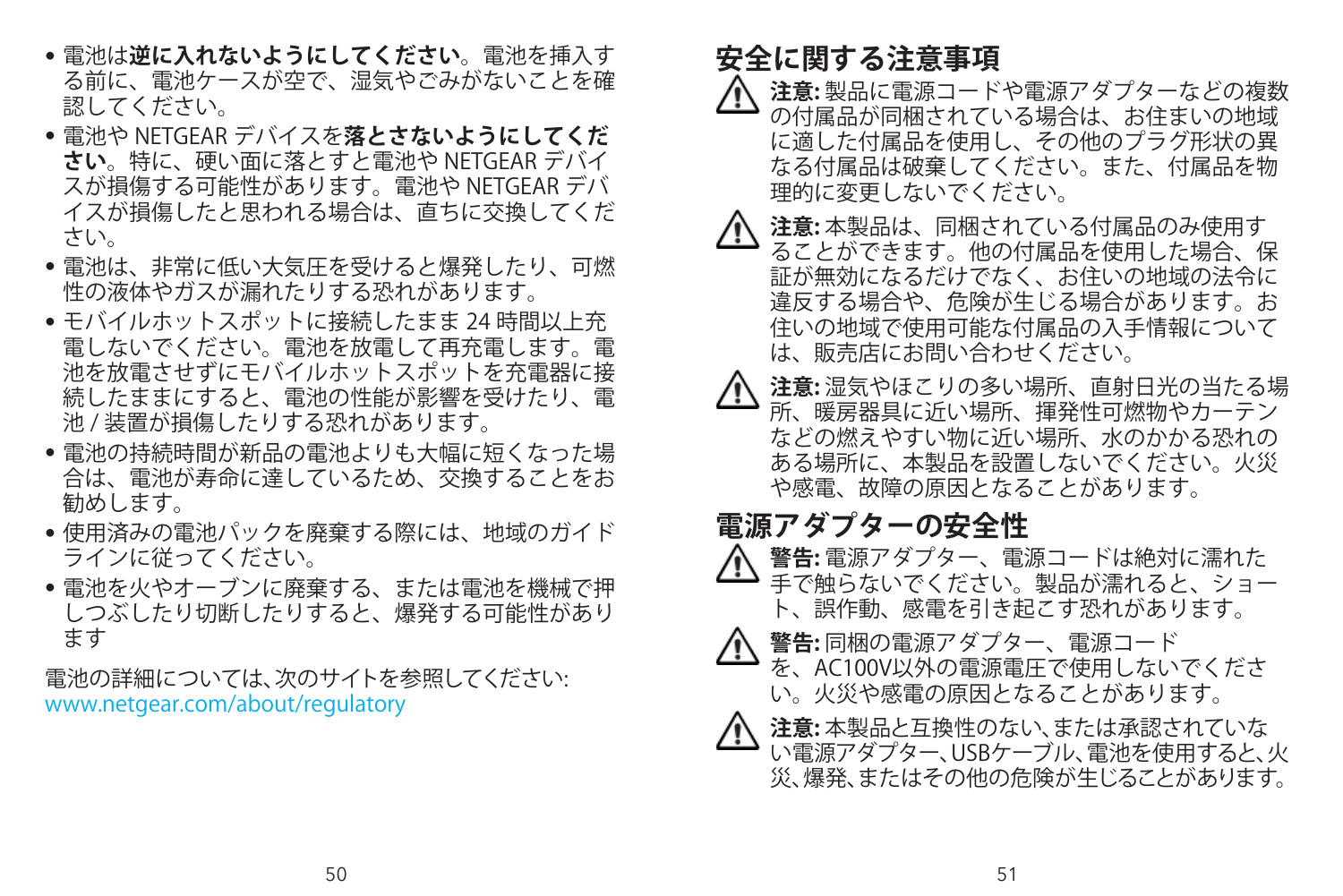**注意:** 各製品仕様で定められている温度、湿度(結露 しないこと)の範囲の場所でお使いください。また 放熱のために本体の周囲に十分な空間(最低5㎝)を 設けてください。また、いつでも電源アダプター、 電源コードのプラグが抜けるように、コンセントの 周りには物を置かないでください。

#### **デバイスの安全性**

 **注意:** 無線比吸収率 (SAR): NETGEARワイヤレス製品と ユーザーの身体との間が10mm以上離れていることを 確認してください。高周波暴露情報については、次 のページを参照してください:

www.netgear.com/about/regulatory

#### **2014/53/EU無線機器指令 (RED) への適合**

• 第 10 (10) 項に従い、以下の記号は、本製品が記載する国 において以下の制限があることを示しています。



本製品の屋内での使用は、次の周波数範囲で動作している 場合にのみ限定されています。

5150~5350 MHz

#### **6 GHz製品に関するFCCの声明**

石油プラットフォーム、自動車、列車、船、航空機で6 GHz デバイスを操作することは禁止されています (ただし、1万 フィート (約3000メートル) 以上の高度を飛行中の大型航空 機内で操作することは許可されています)。無人航空機シス テムの制御または通信のために、5.925~7.125 GHz帯で送 信機を操作することは禁止されています。

#### **使用済み電池および電気・電子機器の廃棄**



製品あるいはその電池またはそのパッケージに 記載されているこの記号は、本製品および本製 品に含まれる電池を、家庭ごみと一緒に廃棄し てはならないことを示しています。電池および 電気・電子機器のリサイクルの適切な回収場所 にこれを引き渡すことはユーザーの責任です。

この選別回収とリサイクルは、天然資源の保護に役立つと ともに、電池および電気・電子機器に有害物質が含まれて いる可能性があることから、不適切な廃棄によって発生す る可能性のある人体や環境への悪影響の防止に役立ちます。 廃棄に関する規制は、地域によって異なります。古い電池 および機器は、各地域の規制に従って廃棄してください。

電池および電気・電子廃棄物の引き渡し先については、お 近くの市町村役場、家庭ごみ処理施設、本製品を購入した 販売店に問い合わせください。もしくは、

#### [www.netgear.com/about/regulatory/weee-directive/](http://www.netgear.com/about/regulatory/weee-directive/) で最寄りの回収場所を確認することもできます。電池およ びデバイスの環境規制への準拠の詳細については、 [environment@netgear.comま](http://environment@netgear.com)でお問い合わせください。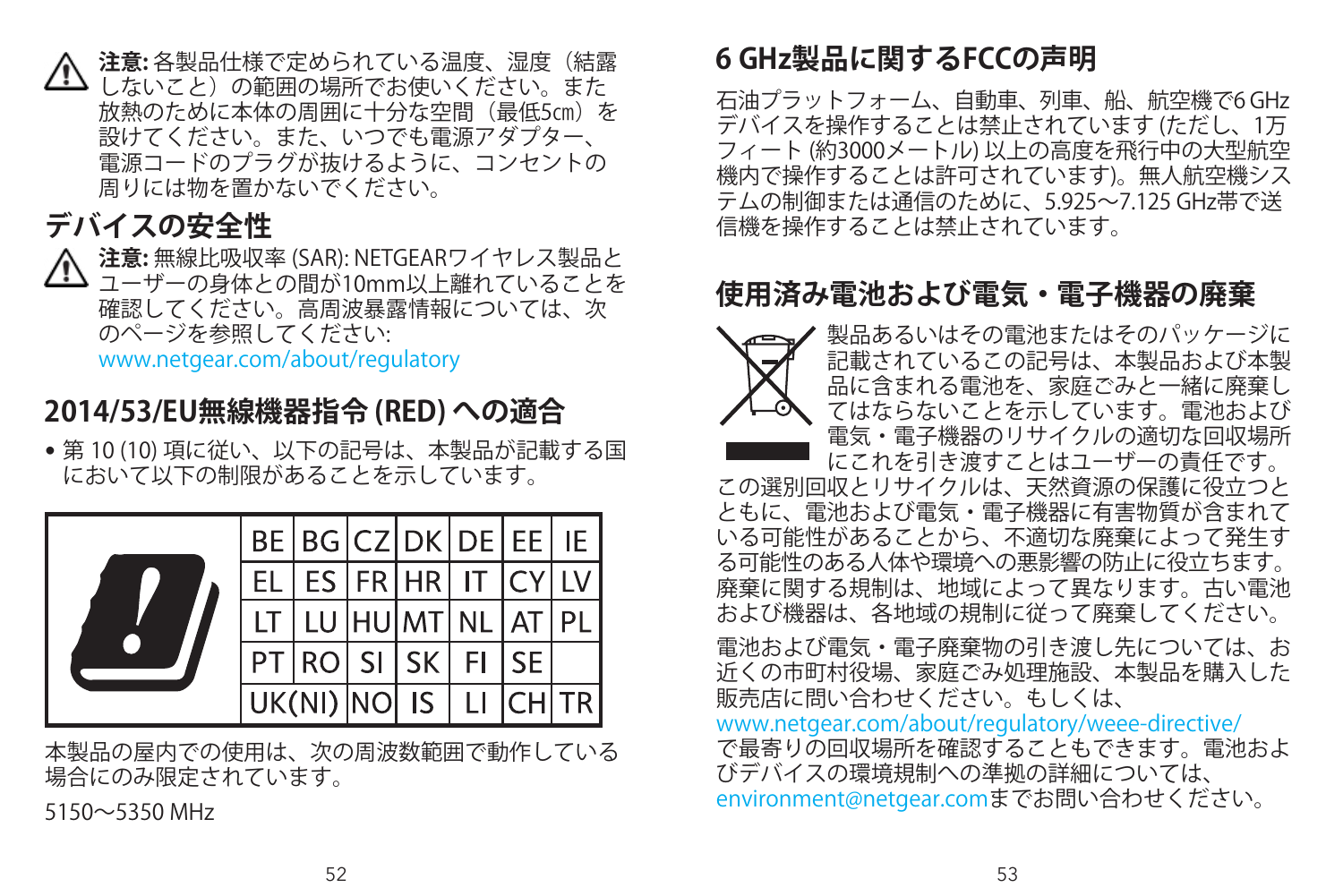#### **ソフトウェアの更新**

NETGEARは、製品のリリース後に、バグを修正したり機 能を強化するために、ソフトウェア更新をリリースするこ とがあります。リリースされた更新ソフトウェアバージョ ンは、影響を受けることなく、引き続き適用されるすべて の規則に準拠します。無線周波数のパラメータについて は、ユーザーはアクセスできず、これを変更することはで きません。

#### **適合性**

その他の規制への準拠および安全性に関する情報について は、次のサイトをご覧ください。

www.jp.netgear.com/about/regulatory

最新のFU滴合宣言については、次のサイトをご覧くださ い。https://kb.netgear.com/11621/EU-Declarations-of-**Conformity** 

最新の英国適合宣言については、次のサイトをご覧 ください。https://kb.netgear.com/000062897/UKCA-Declarations-of-Conformity

NETGEAR 设备安全须知和法规信息

**未遵守这些警告和/或说明可能导致您的 NETGEAR 产品损 坏,且在适用法律许可的范围内可能无法获得 NETGEAR 的保修。**

**约定**

每个符号代表的含义如下:

 **警告:"警告"表示,如果忽略此指示并错误使用,则 可能导致用户死亡或受到严重伤害。**

 **小心:"小心"表示,如果忽略此指示并错误使用, 则可能要对人员或财产造成的损害负责。**

#### **安全电池的处理和使用**

每个符号代表的含义如下:

- **警告:** 如果将电池替换为不正确的类型、拆解、刺穿、 <u>/ ● 切割、压碎、短路、焚烧、充电(一次性电池)或暴露在</u>
	- 水中、火中或高温环境中,可能会引起爆炸、着火和/或 导致灼伤。

**小心:**

- **请勿**在 NETGEAR 产品中使用伪劣电池。只能使用 NETGEAR 提供的电池。
- **请勿**将此电池用于任何非预期用途。
- **务必**让儿童和动物远离电池。
- 如果电池盒损坏、膨胀或受损,**请勿**使用电池。示例包括 但不限于泄漏、发出气味、凹痕、腐蚀、锈蚀、裂纹、膨胀、 熔化或划痕。
- **请勿**拆解、挤压、刺穿、粉碎或以其他方式损坏电池。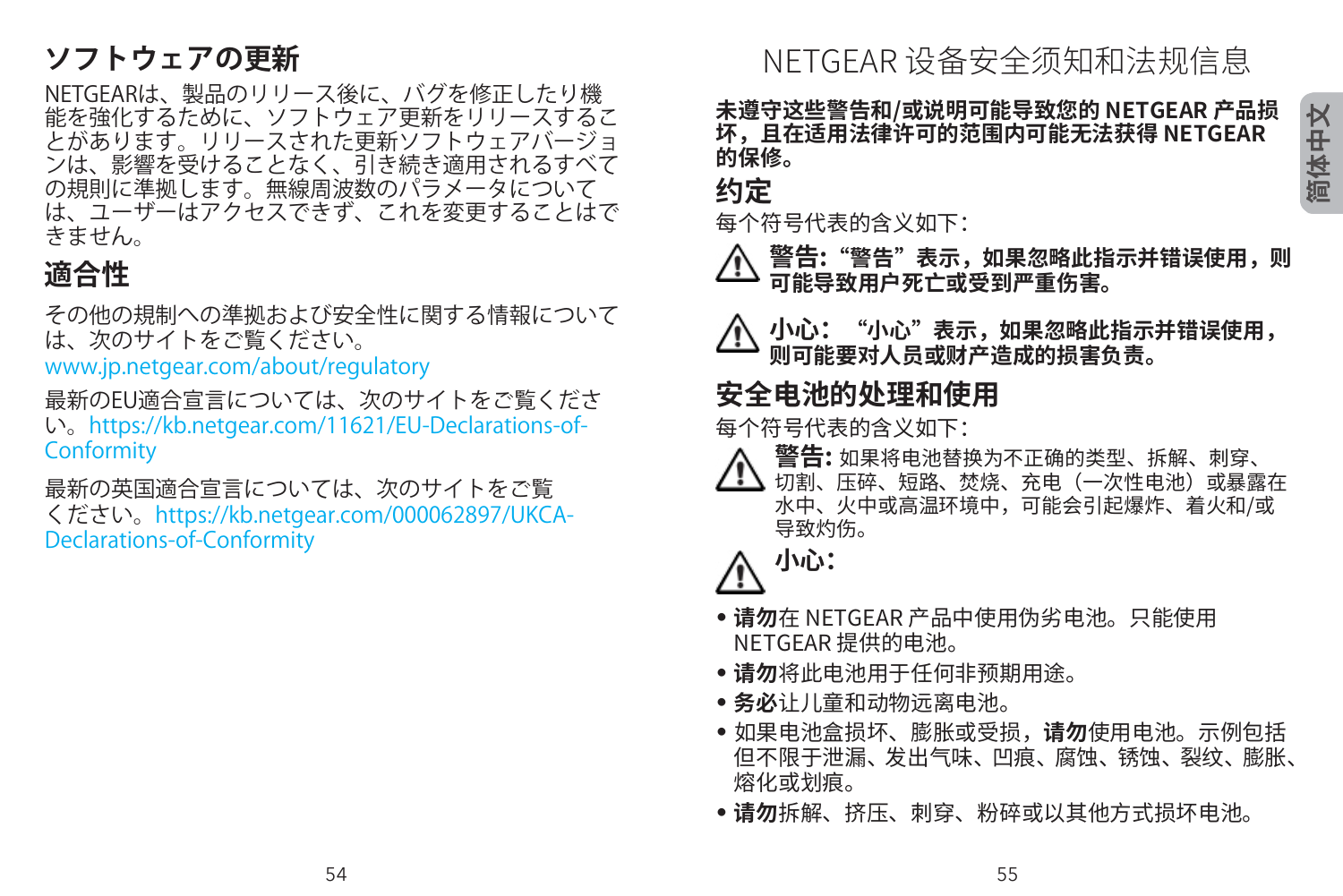- **请勿**让电池接触任何液体。液体可能会进入电池的电路并 危及其安全。
- **请勿**使用电器或热源(如吹风机、烤箱或微波炉)干燥潮 湿的电池。
- **请勿**将设备或电池放置在靠近热源或阳光直射的地方。高 温可能会导致电池膨胀、泄漏或故障。示例包括但不限于 位于或靠近加热器、烹饪表面、烹饪器具、熨斗、散热器、 壁炉或车辆内部或阳光直射的窗户旁边。
- **请勿**在阳光直射或极端温度下为电池充电。在室温环境 下为电池充电,室温通常介于 68°F 至 79° F(20°C 至 26°C) 之间。如果电池温度超过此值,充电速度可能会变 慢或暂时禁用。
- **请勿**让电池接触金属物体。如果金属物体(如珠宝或钥匙) 长时间与电池接触点接触,电池可能会变得很热或起火。
- **请勿**将电池与危险或易燃材料存放在一起。将电池存放在 阴凉、干燥且通风良好的地方。
- **请勿**逆向装入电池。**确保**在置入新电池前电池盒是空的且 没有任何水分或零散碎片。
- **避免**电池或 NETGEAR 设备掉落。如果掉落(特别是在硬 表面上),可能会损坏电池和 NETGEAR 设备。如果怀疑 电池或 NETGEAR 设备损坏,请立即更换。
- 电池受到极低的空气压力,可能导致爆炸或易燃液体或气 体泄漏。
- 切勿将移动热点插入充电超过 24 小时。让电池放电并重 新充电。将移动热点插入充电器而不让电池耗尽可能会影 响电池性能和 / 或损坏电池 / 设备。
- 如果与新电池相比,电池的运行时间明显缩短,则表示电 池已达到合理使用寿命,因此建议更换电池。
- 依照当地的规定处理用过的废旧电池组。

• 将电池丢入火中或热炉中,或是机械挤压或切割电池,可 能会导致爆炸

#### 有关电池警告的更多信息,请访问 www.netgear.com/about/regulatory

### **安全声明**

- **小心:**外设电源线可能配有三脚插头,有助于确保正<br>确接地。 请勿使用适配器插头或拔下电缆上的接地 请勿使用适配器插头或拔下电缆上的接地 插头。
- **小心:**仅选择设备制造商批准用于此型号的配件。使 用任何其他类型的配件会可能导致保修失效、违反当 地法规和法律,并且可能带来危险。请联系您的经销 商,了解关于在您所在地区获取正规配件的信息。

#### **电源适配器安全须知**

- **警告:** 请勿用湿手触摸电源适配器。这样做可能会导致 短路、故障或触电。
- **小心:**如果电源线损坏(例如,电源线裸露或断开)、 插头松动,或者电源适配器暴露在水、其他液体或过 多湿气中,请立即停止使用。继续使用可能会导致触 电、短路或火灾。



 **小心:**使用未经批准或不兼容的电源适配器、USB 电 缆或电池可能会导致火灾、爆炸或其他危险。

 **小心:**设备只能连接到设备附近且易于接入的 插座上。